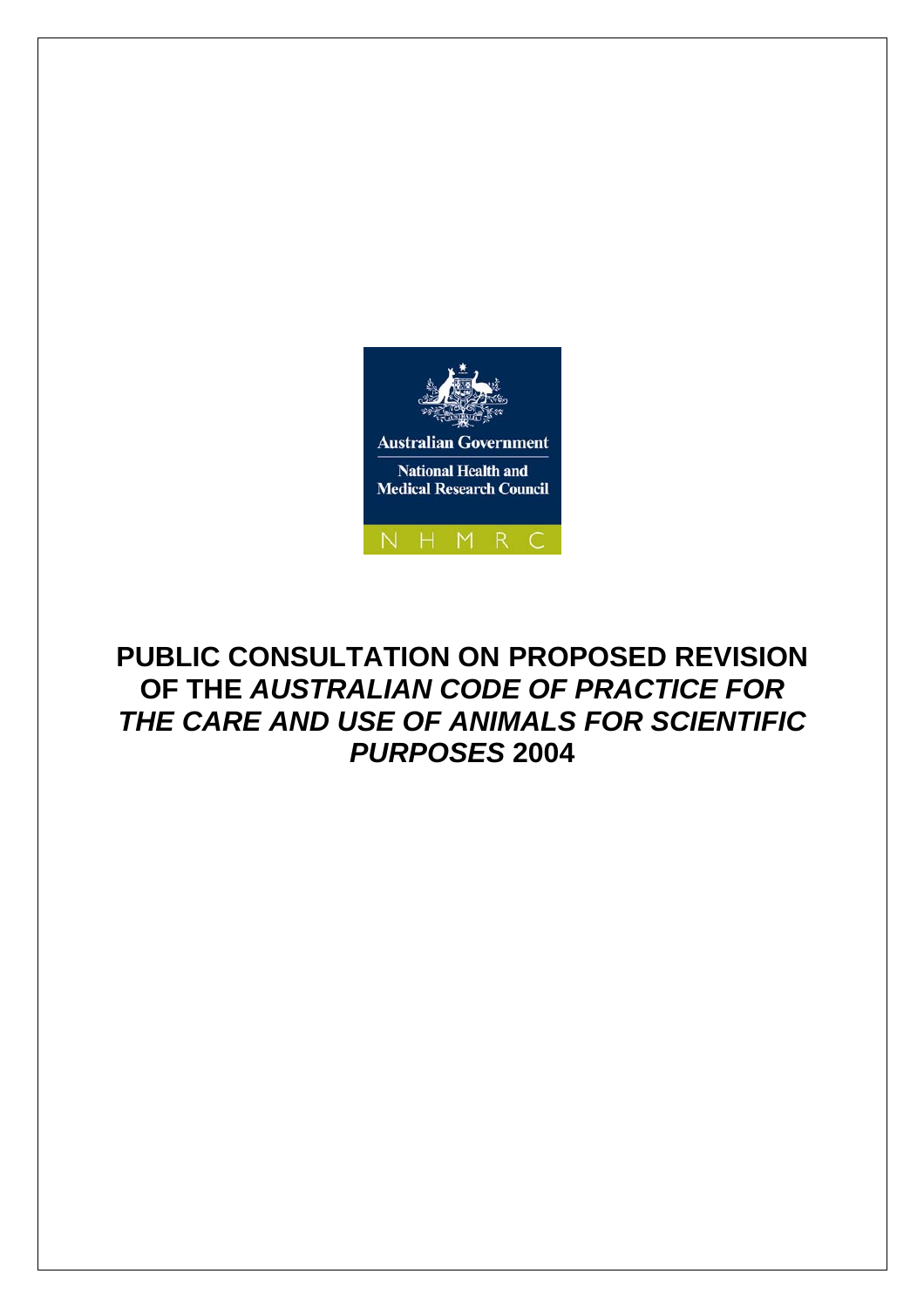

# An invitation from the NHMRC CEO to make a submission

You are invited to make a submission regarding the proposed revisions to the Australian code of practice for the care and use of animals for scientific purposes,  $7<sup>th</sup>$  edition (2004) (Code of Practice). The NHMRC is keen to ensure that the Australian community has the best opportunity to participate in developing NHMRC guidance on matters of health and research ethics and now seeks your comments on these proposed revisions. Please draw this opportunity to the attention of anyone whom you believe would be interested in providing comments.

The Code of Practice aims to ensure the ethical and humane care and use of animals for scientific purposes. The Code of Practice is a national document that provides guidance for investigators. teachers, institutions, Animal Ethics Committees and all people involved in the care and use of animals for scientific purposes.

The revision of the  $7<sup>th</sup>$  edition of the Code of Practice seeks to ensure that the document continues to be a relevant, accurate and applicable guide. In preparation for public consultation, advice has been sought from a broad range of stakeholders including researchers, research institutions, teachers, Animal Ethics Committees, animal welfare organisations, veterinarians and state and territory jurisdictions.

To support the public consultation, a discussion paper has been developed which outlines the background and intent of the revision of the Code of Practice, and raises some specific issues on which NHMRC is particularly interested in receiving comment.

NHMRC is pleased to provide you with a draft revised Australian code of practice for the care and use of animals for scientific purposes.

Additional copies of this consultation package are available from the consultation page of the NHMRC website (http://consultations.nhmrc.gov.au).

NHMRC looks forward to receiving your comments on these proposed revisions.

Yours sincerely

Professor Warwick Anderson AM Chief Executive Officer  $2$ September 2011

WORKING TO BUILD A HEALTHY AUSTRALIA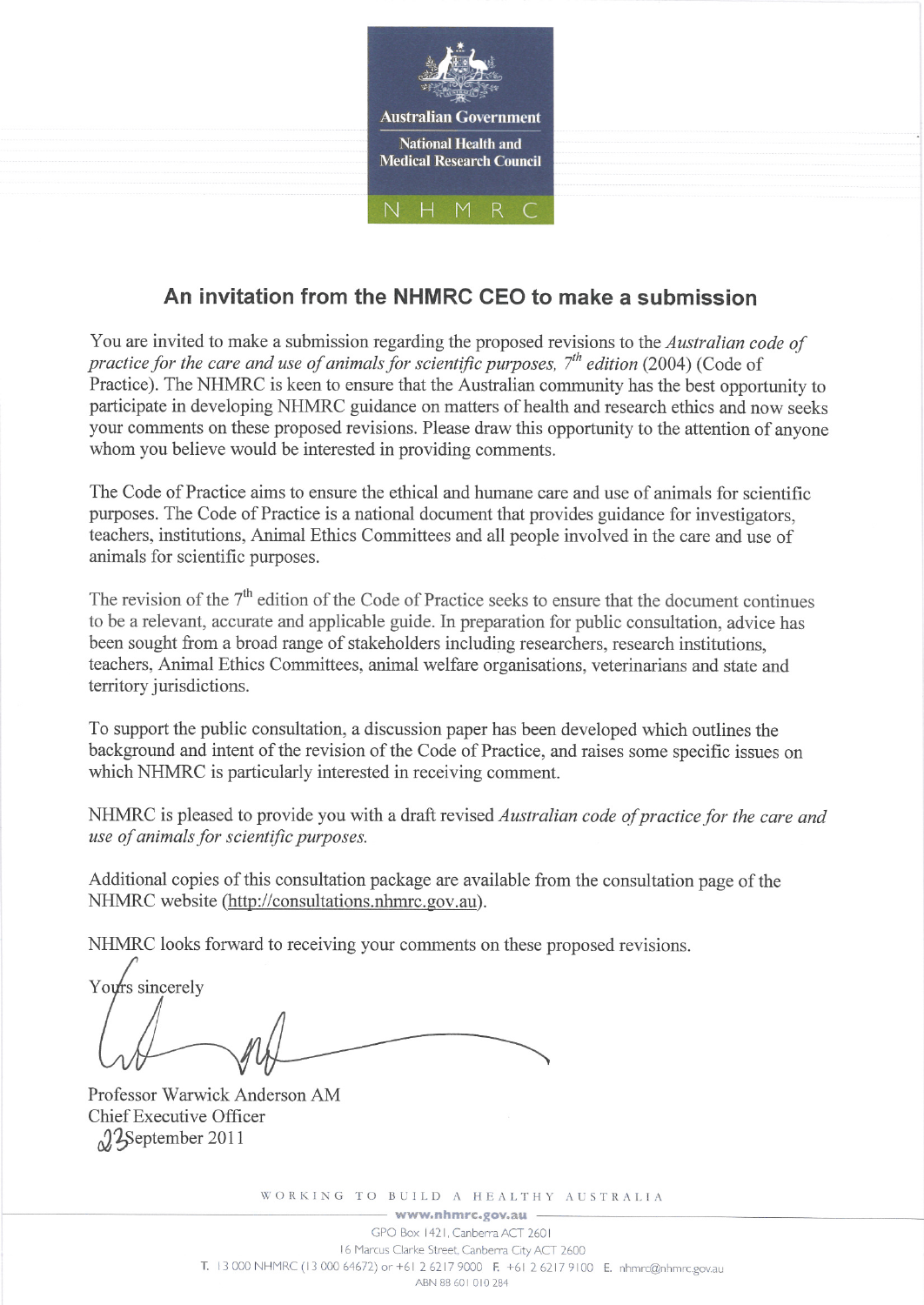

# **Draft revision of the**  *Australian code of practice for the care and use of animals for scientific purposes (7th Edition 2004)*

# **AN INVITATION TO MAKE SUBMISSION**

The National Health and Medical Research Council is conducting public consultation on the above draft document which provides guidelines on the care and use of animals for scientific purposes. You are invited to make a submission about the draft guidelines. This invitation is made under section 13 (d) (iii) of the *National Health and Medical Research Council Act 1992*.

Information regarding this review and on how to make a submission, and a copy of the draft revision are available from: http://consultations.nhmrc.gov.au or can be obtained by phone or email as listed below.

# **How to make your submission:**

Online submissions are strongly preferred.

If online submission is not possible:

- Please make your submission in writing (preferably typed or word processed) or by audio recording, and submit it by e-mail or mail.
- A form seeking authorship and other details is also included in the documentation. Please complete and attach the form to your submission. **Submissions that do not have the completed form attached will not be accepted.** *Please note that it is acceptable to type your name in the signature box of the submission form as your electronic signature*.
- If you would like your submission to be treated as confidential, please indicate this clearly, for example, by marking **CONFIDENTIAL** on each page.

As part of usual practice NHMRC places all submissions on the NHMRC website, unless individuals or organisations express any concerns about this.

If NHMRC posts submissions on our website, we will remove all names and address information.

NHMRC is a Commonwealth agency subject to *the Freedom of Information Act 1982* (the FOI Act). As such, your submission may be subject to an FOI request.

Where this occurs, NHMRC will need to assess whether your submission is covered by an exemption or a conditional exemption for release under the FOI Act. Where you have marked your submission as confidential, we may consult you before deciding whether to release your submission.

WORKING TO BUILD A HEALTHY AUSTRALIA

www.nhmrc.gov.au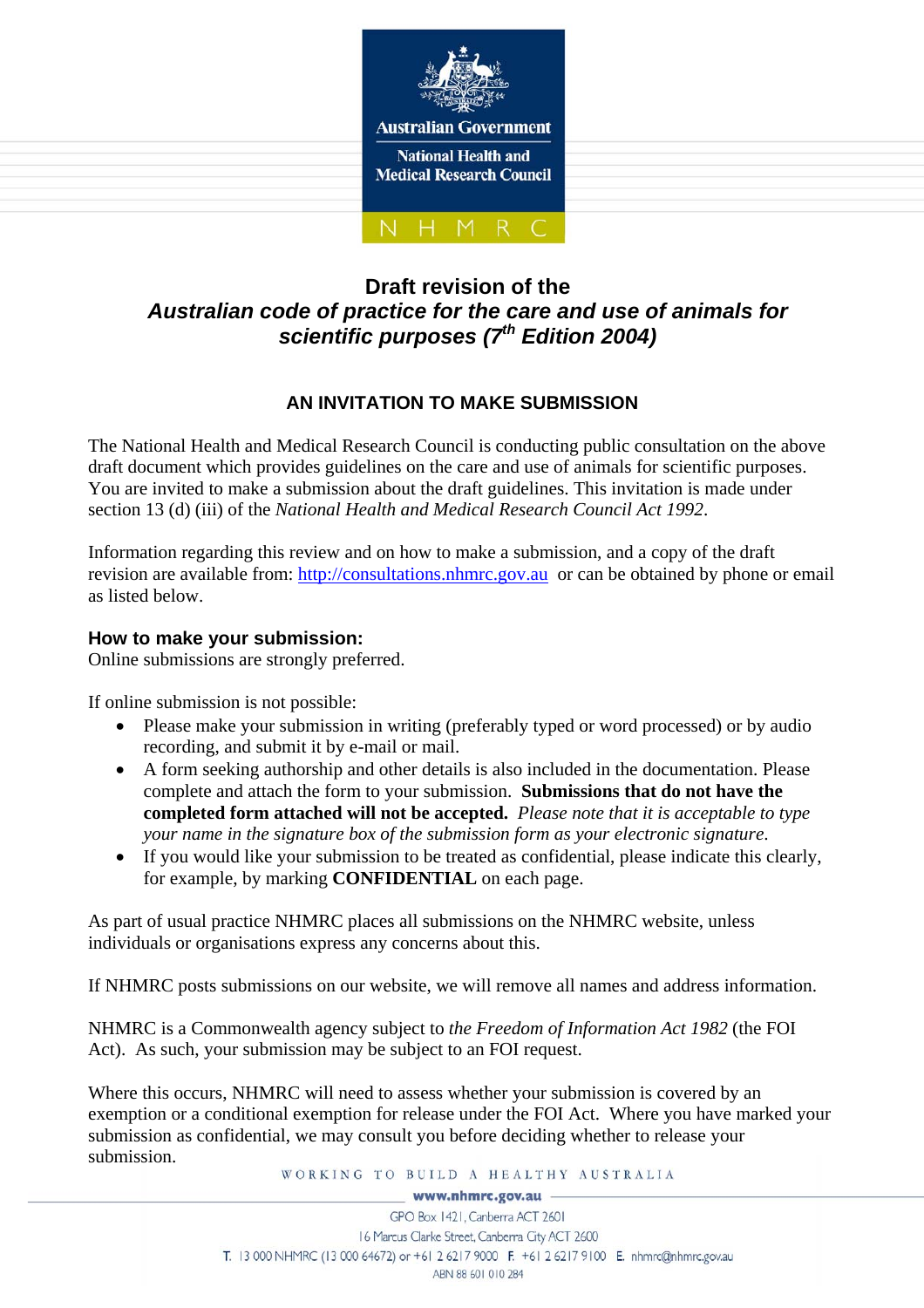We will consult you on whether your personal information should be excluded from the release of your submission.

For further information about the FOI Act, please visit our website at http://www.nhmrc.gov.au/about/freedom-information

Please submit your submission via:

- 1. Online: Online Submission Page **(Preferred Option)**
- 2. Email: ethics@nhmrc.gov.au
- 3. Post: Project Officer *Australian code of practice for the care and use of animals for scientific purposes*  Health & Research Ethics Section Research Translation Group National Health and Medical Research Council GPO Box 1421 Canberra ACT 2601

#### **Closing Date: 5pm AEST Friday 2 December2011**

Please draw this consultation process to the attention of anyone who you believe would be interested in making a submission.

#### **Further information:**

Further information and hard copies of the draft documents and forms can be obtained by contacting the Health & Research Ethics Section: Email: ethics@nhmrc.gov.au Telephone: (02) 6217 9070 Facsimile: (02) 6217 9175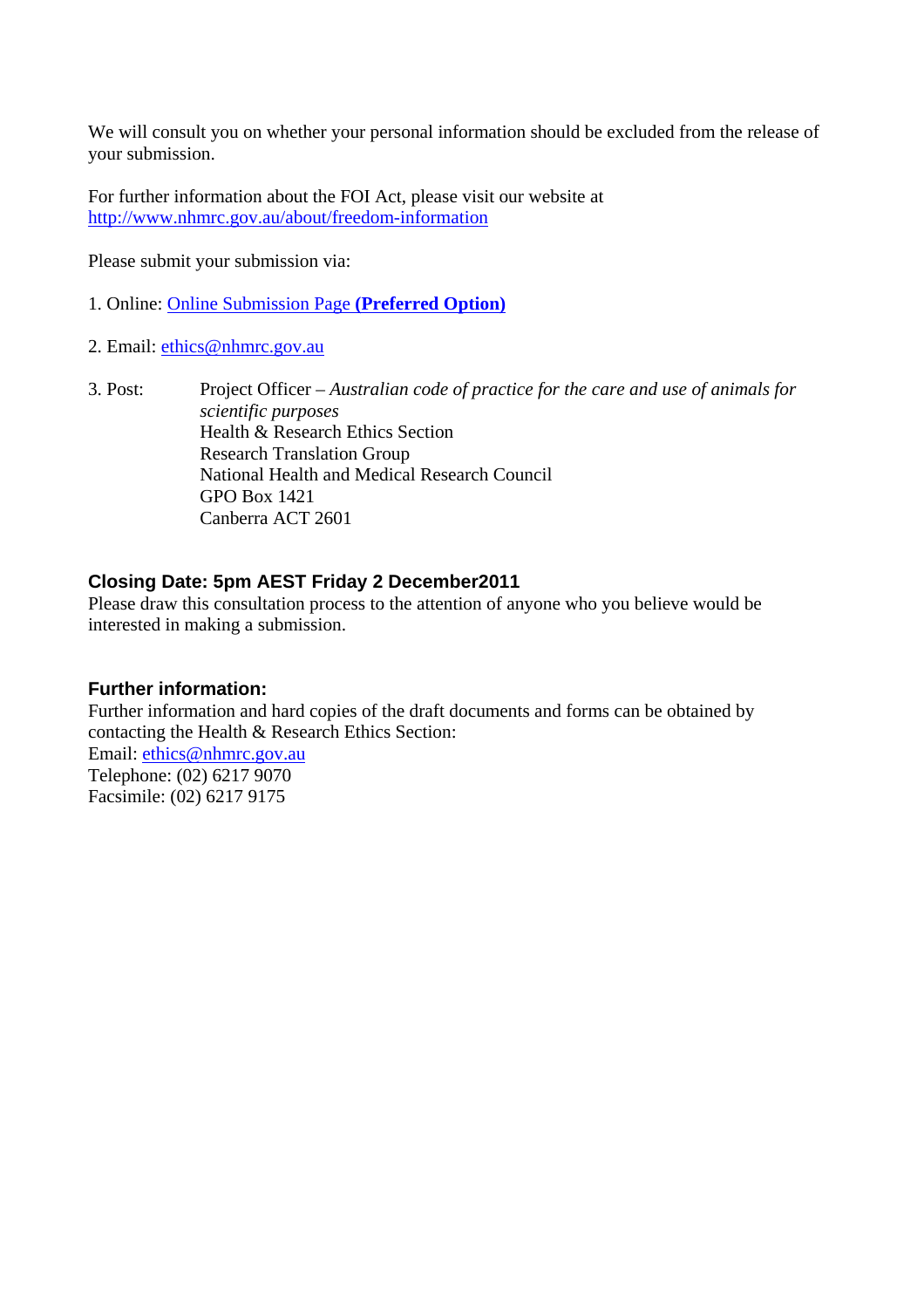

# *Proposed revisions to the Australian code of practice for the care and use of animals for scientific purposes (7th Edition 2004) ‐ Consultation Submission Form*

# **PLEASE COMPLETE THE FORM BELOW AND INCLUDE IT WITH YOUR SUBMISSION. SUBMISSIONS THAT DO NOT HAVE THIS FORM ATTACHED WILL NOT BE ACCEPTED**

| Does this submission reflect the views of the organisation or an individual? |
|------------------------------------------------------------------------------|
|------------------------------------------------------------------------------|

П

**An individual An organisation**

**If the submission reflects the views of an organisation please include details of the organisation at Q2:**

| 2.     | <b>Contact Details</b>      |                                                                                                                                                                                                                                                                                                                                                                                      |  |
|--------|-----------------------------|--------------------------------------------------------------------------------------------------------------------------------------------------------------------------------------------------------------------------------------------------------------------------------------------------------------------------------------------------------------------------------------|--|
| Name:  |                             |                                                                                                                                                                                                                                                                                                                                                                                      |  |
|        | Organisation:               |                                                                                                                                                                                                                                                                                                                                                                                      |  |
|        | <b>Address:</b>             |                                                                                                                                                                                                                                                                                                                                                                                      |  |
|        | Phone no:                   |                                                                                                                                                                                                                                                                                                                                                                                      |  |
| Email: |                             |                                                                                                                                                                                                                                                                                                                                                                                      |  |
| 3.     | <b>CONFIDENTIAL</b>         | My submission is confidential/not confidential. (Please Note: You should be aware that any submission made to the<br>NHMRC may be subject to the requirements of the Commonwealth Freedom of Information Act 1982.)<br><b>NOT CONFIDENTIAL</b>                                                                                                                                       |  |
| 4.     | <b>YES</b>                  | The National Health and Medical Research Council (NHMRC) has my permission to place my submission about this<br>consultation draft on the NHMRC website. (Please Note: The NHMRC retains the right to determine whether or not it will<br>post submissions on the NHMRC website.)<br><b>NO</b>                                                                                       |  |
| 5.     | quote would appear.)<br>YES | The NHMRC has permission to quote from my submission in any reports prepared about this document. (If you do not<br>agree to your submission being quoted, the issues you raised in your submission may be referred to. However, no direct<br><b>NO</b>                                                                                                                              |  |
|        | organisation.               | I am aware that if I agree to release information from my submission, it will be widely available, e.g. it may be placed on the<br>NHMRC website and made available in hard copy. I am also aware that the information may be further referenced in later<br>publications. If I have named an organisation at question 2, I agree that my comments are representing the views of the |  |
|        |                             | Any personal information provided, e.g. contact details, will only be used for the purpose of developing this document and will<br>only be disclosed to members of the NHMRC's Australian Health Ethics Committee. Such information will not be used or<br>disclosed for any other purpose, without prior written consent.                                                           |  |
|        | Name (please print)         |                                                                                                                                                                                                                                                                                                                                                                                      |  |
|        | Signature:                  | (if completing electronically - please type your name)                                                                                                                                                                                                                                                                                                                               |  |
|        |                             | WORKING TO BUILD A HEALTHY AUSTRALIA                                                                                                                                                                                                                                                                                                                                                 |  |
|        |                             | www.nhmrc.gov.au -                                                                                                                                                                                                                                                                                                                                                                   |  |
|        |                             | $CDQD = I42LQ = I$                                                                                                                                                                                                                                                                                                                                                                   |  |

GPO Box 1421, Canberra ACT 2601 16 Marcus Clarke Street, Canberra City ACT 2600 T. 13 000 NHMRC (13 000 64672) or +61 2 6217 9000 F. +61 2 6217 9100 E. nhmrc@nhmrc.gov.au

ABN 88 601 010 284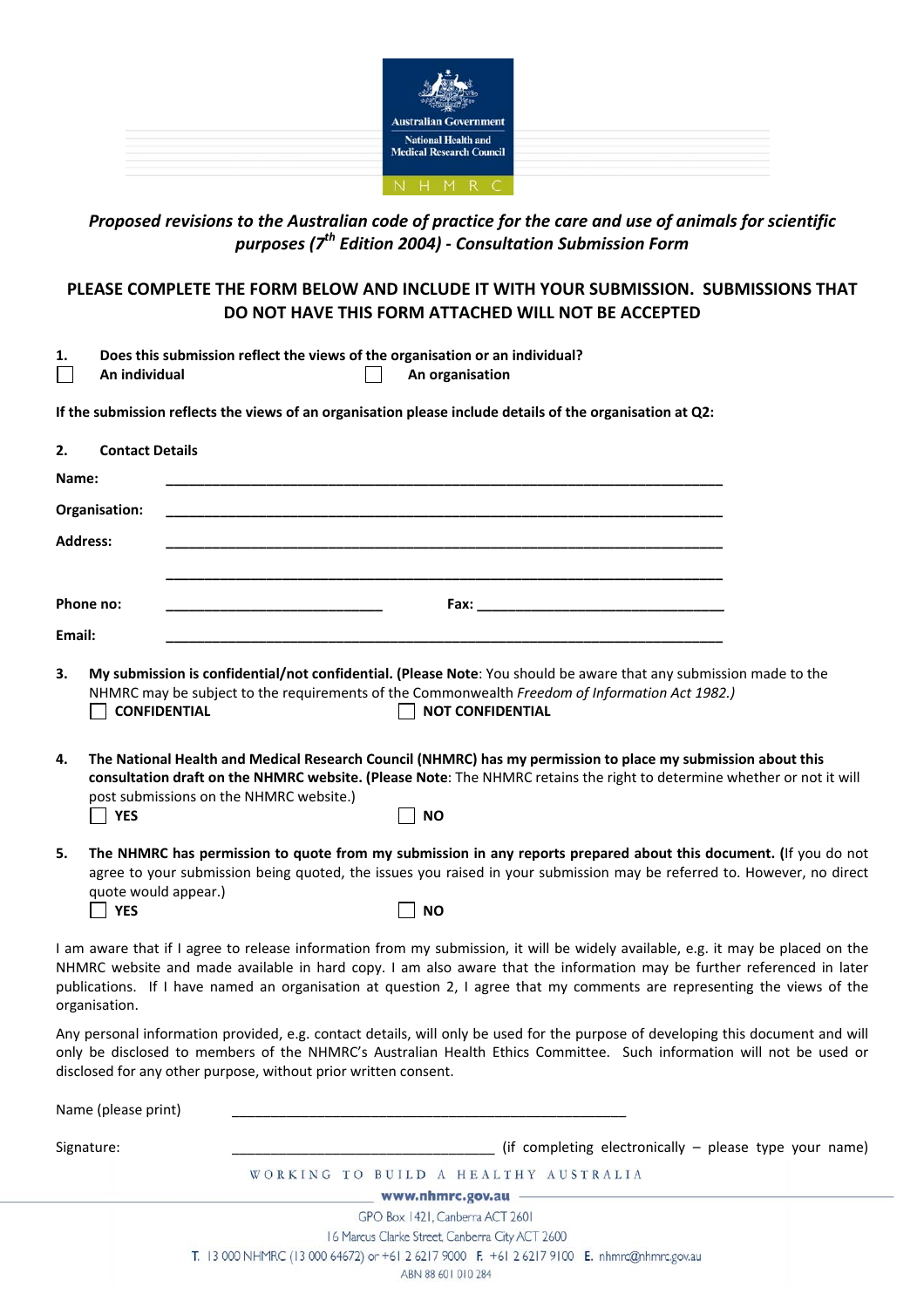# **Proposed revisions to the** *Australian code of practice on the care and use of animals for scientific purposes* **(2004)**

# **Public guide to the technical Discussion Paper endorsed by NHMRC Council**

*This information is based on the Discussion Paper endorsed by the NHMRC Council in its role of providing advice to the NHMRC Chief Executive Officer ("*Revision of the *Australian code of practice* on the care and use of animals for scientific purposes 2004"). A copy of this paper is included with the public consultation pack.

# **Introduction**

The *Australian code of practice for the care and use of animals for scientific purposes* (Code of Practice) provides an ethical framework and governing principles for the circumstances when an animal may be used, and then how it must be cared for and treated.

The humane and ethical care and use of animals for scientific purposes has been a primary consideration in the development of this consultation draft. The review is intended to ensure that the information in the Code of Practice continues to be relevant and applicable for all circumstances when animals may be used for such purposes, accurate and based on contemporary scientific knowledge, and take into account international views.

Feedback from the community is sought to ensure that the proposed revisions provide clearer, stronger, contemporary ethical guidance and accountability for all those involved with the care and use of animals for scientific purposes.

There is currently a broad spectrum of philosophical views about the use of animals for scientific purposes, which includes that the use of animals for scientific purposes is a privilege granted by society provided the animals are used ethically and treated humanely, that animal research is essential for progressing scientific knowledge, and that animals should not be used for scientific purposes. NHMRC is aware of and respects the different views regarding the use of animals for scientific purposes..

# **Background to the Code of Practice and this review**

The Code of Practice aims to ensure the ethical and humane care and use of animals for scientific purposes.

The Code of Practice has been in place since 1969 and has been revised periodically since that time. The current edition  $(7<sup>th</sup>$ edition, 2004) covers all aspects of the care and use of animals for scientific purposes in medicine, biology, agriculture, veterinary and other animal sciences, along with industry and teaching. It provides an ethical framework and governing principles of good conduct, to inform the process of ethical review and provide guidance for investigators, teachers, institutions, Animal Ethics Committees (AECs) and all people involved in the care and use of animals for scientific purposes.

The types of animals currently protected by the Code of Practice are all live non-human vertebrates and higher order invertebrates such as octopus and squid.

The current edition of the Code of Practice was revised by NHMRC and endorsed by Commonwealth Scientific and Industrial Research Organisation (CSIRO), Universities Australia (UA) and the Australian Research Council (ARC).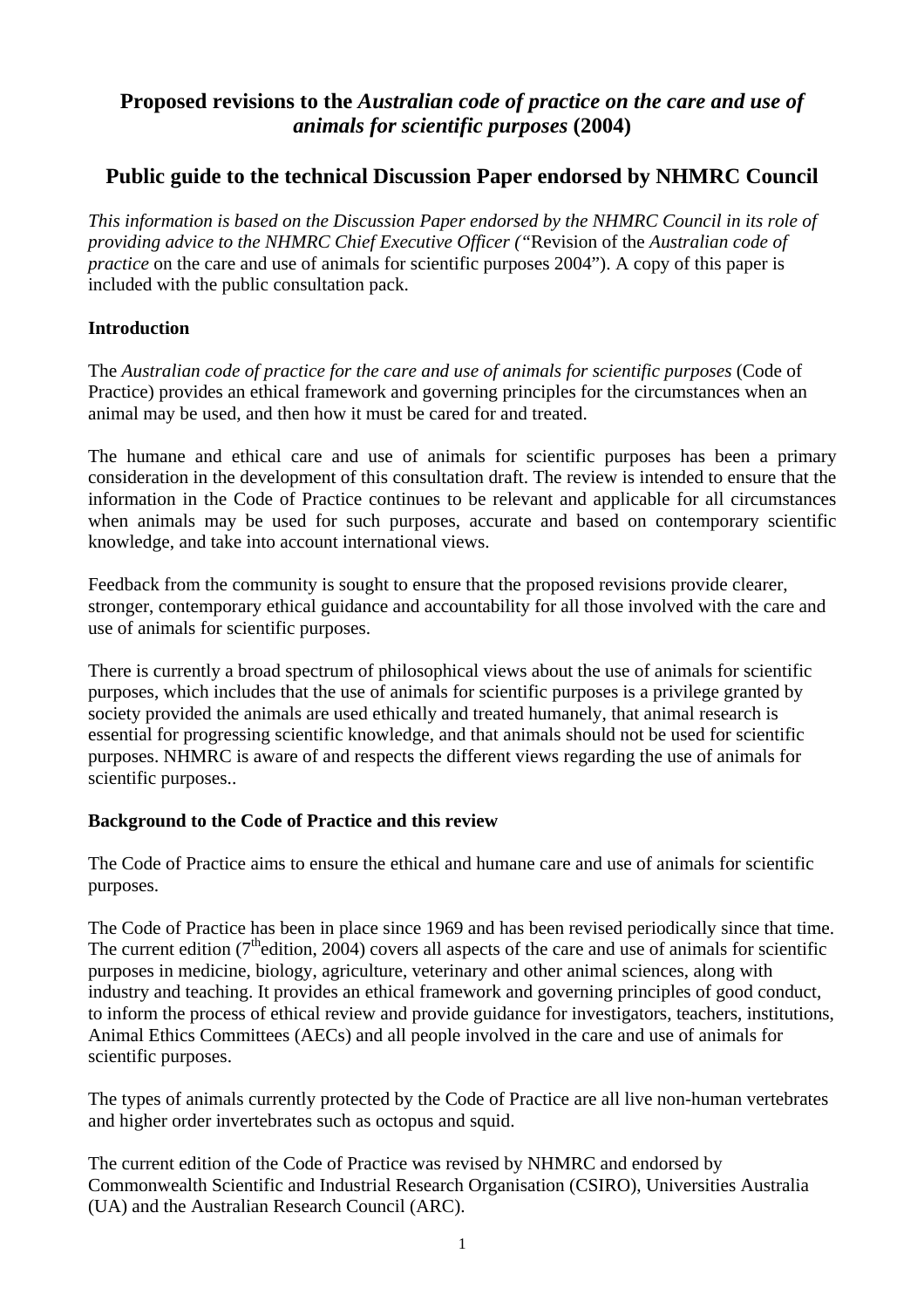All States and Territories have variously incorporated the Code of Practice into their animal welfare or animal research legislation.

# **The process taken to arrive at this consultation draft**

The initial phases of the review have ensured the full involvement of interested stakeholders including institutions, members of Animal Ethics Committees, researchers, teachers, veterinarians, animal welfare organisations, state and territory regulators and the co-authors of the current edition.

Comments were considered by the Office of NHMRC, NHMRC advisory groups and working committees (Code Writing Groups, Code Reference Group, Animal Welfare Committee), NHMRC Research Committee and Council. This led to the preparation of the current consultation draft.

# **Differences between the current version and the consultation draft**

The major changes from the 2004 edition include:

- Identification of the governing principles that can be applied in all relevant situations.
- New structure with the governing principles used consistently throughout all sections.
- Clearer guidance regarding responsibilities and accountabilities of all parties.
- Capacity for reference to external guidelines for detailed advice.
- Separate sections for governance of an Animal Ethics Committee (AEC) and the specific responsibilities of an AEC.
- New "Animal Wellbeing" section that provides the principles that can be applied to any situation (including teaching and wildlife research) and to any species.
- New section on complaints and non-compliance*.*
- New section on external review within the body of the document rather than in an Appendix.
- Section 4 "The use of animals in teaching" now outlines the principles that are unique to the teaching situation and clearly links to other sections.
- Inclusion of a mandatory Category E membership of AECs in certain situations.

A detailed mapping of the major changes from the 2004 edition is included with the public consultation pack.

# **Public Consultation questions**

During the development of the consultation draft, specific issues were identified as requiring particular consideration. Your comment is invited on these matters.

#### **1. Does the document clearly and concisely set out governing principles?**

*Is this matter a new element of the Code of Practice, or is it a change?* The consultation draft is intended to provide a clearer, contemporary outline of the governing principles for the care and use of animals for scientific purposes, and builds on the principles contained in the current version (7th edition). The principle of respect for animals now clearly underpins the Code of Practice.

#### *Where can I find the information in the consultation draft?*

The governing principles are outlined in Section 1. These principles are used consistently through the other sections of the Code, particularly in terms of responsibilities.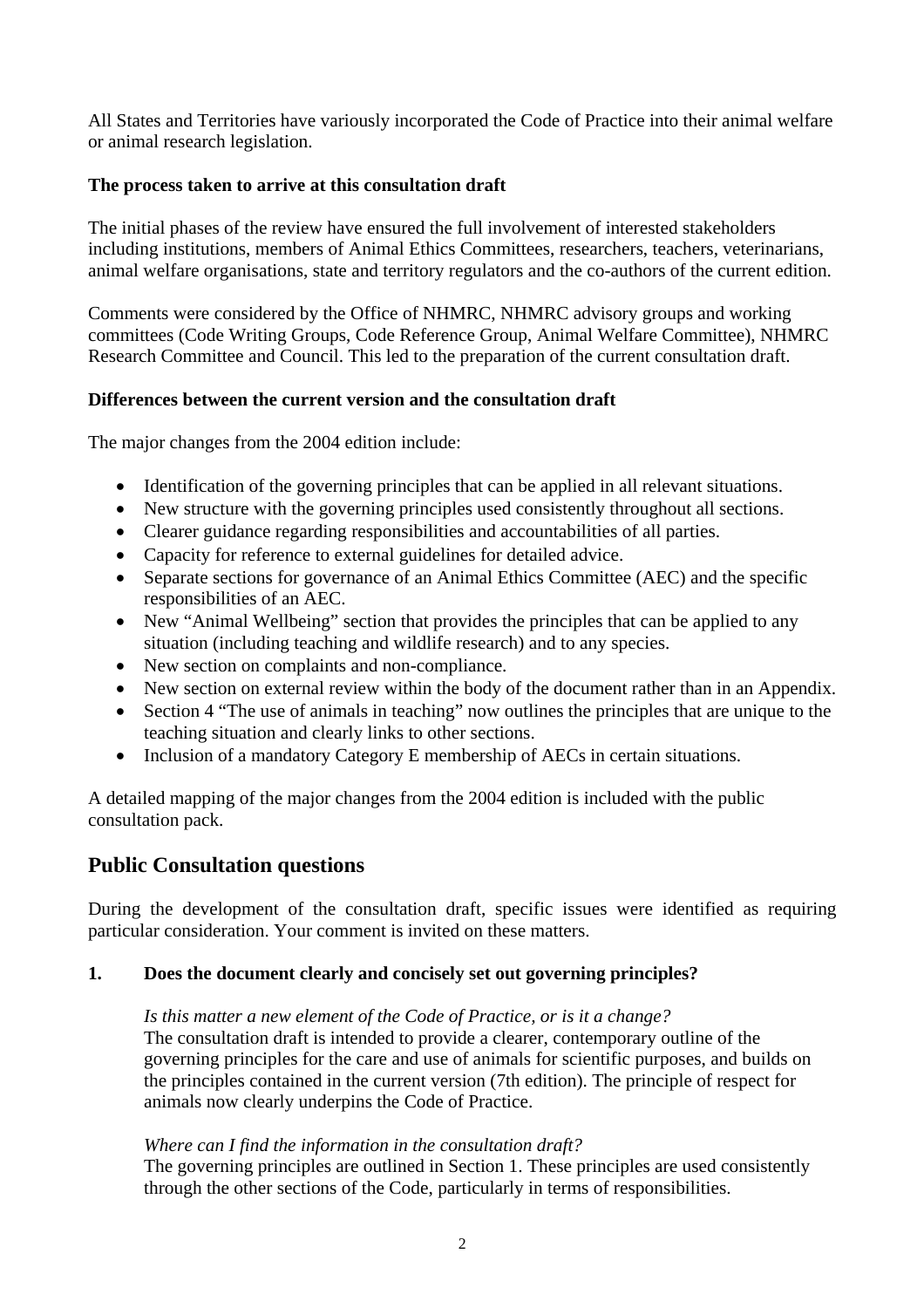### *Why is it important that we consult on this issue?*

The governing principles are the key part of the document. If the governing principles are clear, then their uptake and implementation by all those involved with the care and use of animals is more likely to be successful.

#### *Background*

The Code of Practice is intended to apply to all situations where animals may be used for scientific purposes. It provides the framework under which judgements can be made in specific situations. Respect for animals is the key governing principle that underpins the whole document.

Governing principles rather than prescriptive details can be applied in any situation or context.

(You may also like to refer to the Discussion Paper endorsed by the NHMRC Council that is included with the public consultation pack.)

# **2. Are the terms "should' and "must" used appropriately in the document?**

#### *Is this matter a new element of the Code of Practice, or is it a change?*

The Code of Practice has always contained "should" and "must" statements. However the use of these terms has been reviewed in the consultation draft. Definitions of both terms are also included for the first time.

#### *Where can I find the information in the consultation draft?*

The terms are defined in the "Definitions" section at the beginning of the document, and are used throughout the document

#### *Why is it important that we consult on this issue?*

The Code of Practice is incorporated in legislation in all States and Territories. To prevent an unnecessary regulatory burden, careful use of the terms "should' and "must" is necessary.

# *Background*

The intention of the use of these terms is that:

- "Should" indicates a strongly recommended component of the Code. In some instances a recommended component of the Code is an example of how it is anticipated a person will meet the obligatory requirement of the Code.
- "Must" indicates an obligatory component of the Code.

The legislative framework for the use of animals remains the responsibility of the States and Territories.

(You may also like to refer to the Discussion Paper endorsed by the NHMRC Council that is included with the public consultation pack.)

### **3. Does the document clearly and concisely set out, and correctly attribute, responsibilities of all parties involved?**

#### *Is this matter a new element of the Code of Practice, or is it a change?*

The consultation draft is intended to provide a clearer outline of the responsibilities of all parties involved with the care and use of animals for scientific purposes. This information builds on that contained in the current version (7th edition).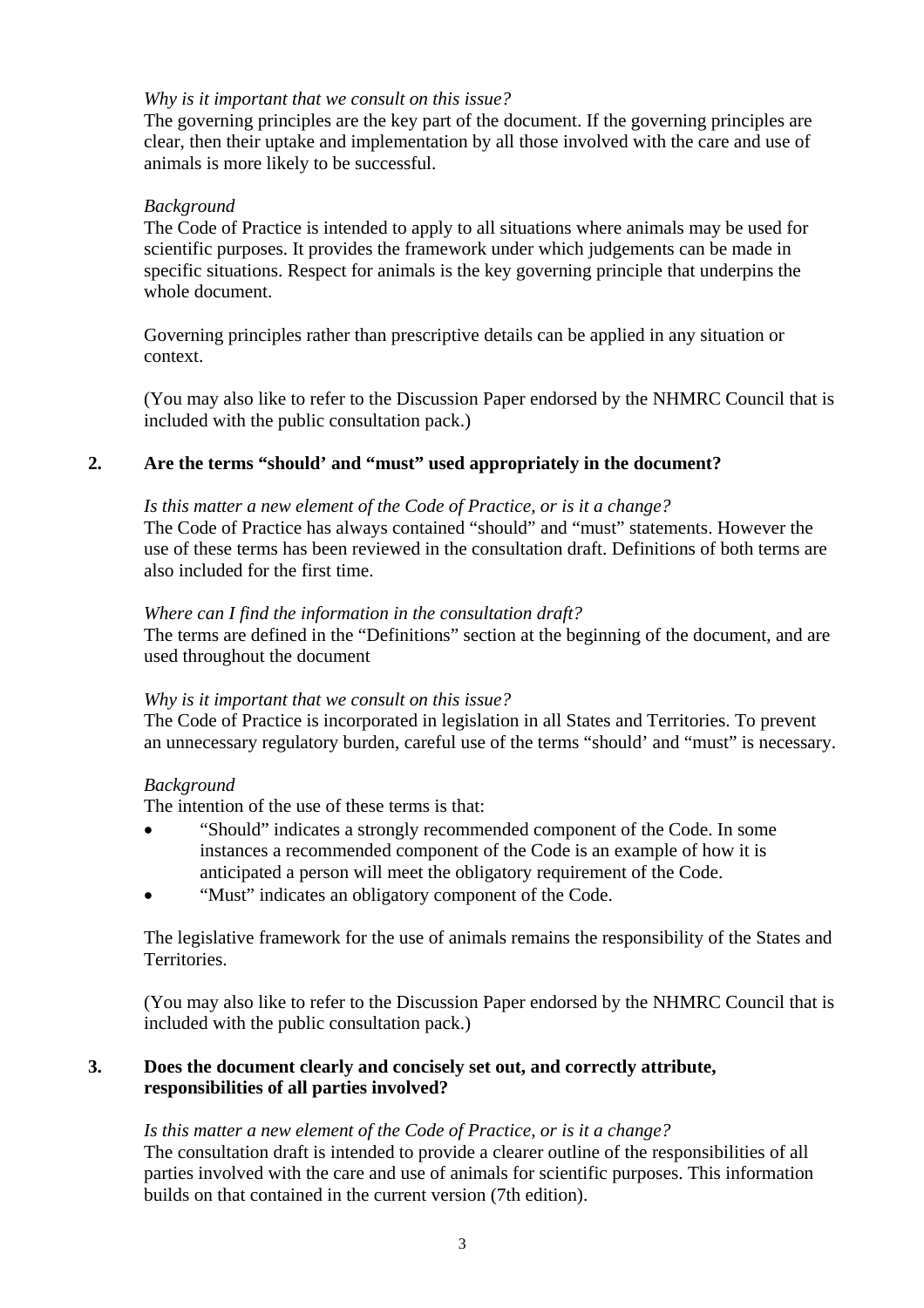#### *Where can I find the information in the consultation draft?*

Responsibilities are now contained in Section 2, which includes separate sections on the responsibilities of:

- Institutions
- Institutions with respect to the governance of an Animal Ethics Committee
- Animal Ethics Committees for ethical review, approval and monitoring
- Investigators
- Animal carers.

### *Why is it important that we consult on this issue?*

The responsibilities and accountabilities of all relevant parties need to be very clear to ensure that the principles of the Code of Practice are understood. It is important to ensure that the responsibilities described for a particular person or group are correct, and that responsibilities are described for all relevant persons or groups.

### *Background*

A key governing principle in the consultation draft is that respect for animals is demonstrated by "persons involved with any aspect of the care and use of animals for scientific purposes knowing and accepting their responsibilities" (Clause 1.1 [v]). The consultation draft intends to provide clearer information on the responsibilities and accountabilities of:

- Institutions to ensure that policies and procedures are in place to support all aspects of the care and use of animals.
- Investigators and animal carers so that those directly involved with the care and use of animals are fully aware of their responsibilities.
- Animal Ethics Committees (AECs) to ensure that responsibilities of an institution for the governance of an AEC are clearly separated from the responsibilities of an AEC for ethical review, approval and monitoring of animal care and use.

(You may also like to refer to the Discussion Paper endorsed by the NHMRC Council that is included with the public consultation pack.)

# **4. Does the document provide all relevant parties with sufficient practical guidance on the application of principles of Code of Practice in terms of their responsibilities?**

*Is this matter a new element of the Code of Practice, or is it a change?* The information in the consultation draft builds on that contained in the current version (7th edition).

#### *Where can I find the information in the consultation draft?*

The governing principles are outlined in Section 1. Specific responsibilities for all relevant parties are outlined in Section 2. The application of the governing principles and responsibilities are described throughout the document.

#### *Why is it important that we consult on this issue?*

Successful implementation of the Code requires all those involved with the care and use of animals to be aware of their responsibilities, and what they need to do to meet these responsibilities. Provision of sufficient practical guidance is therefore essential.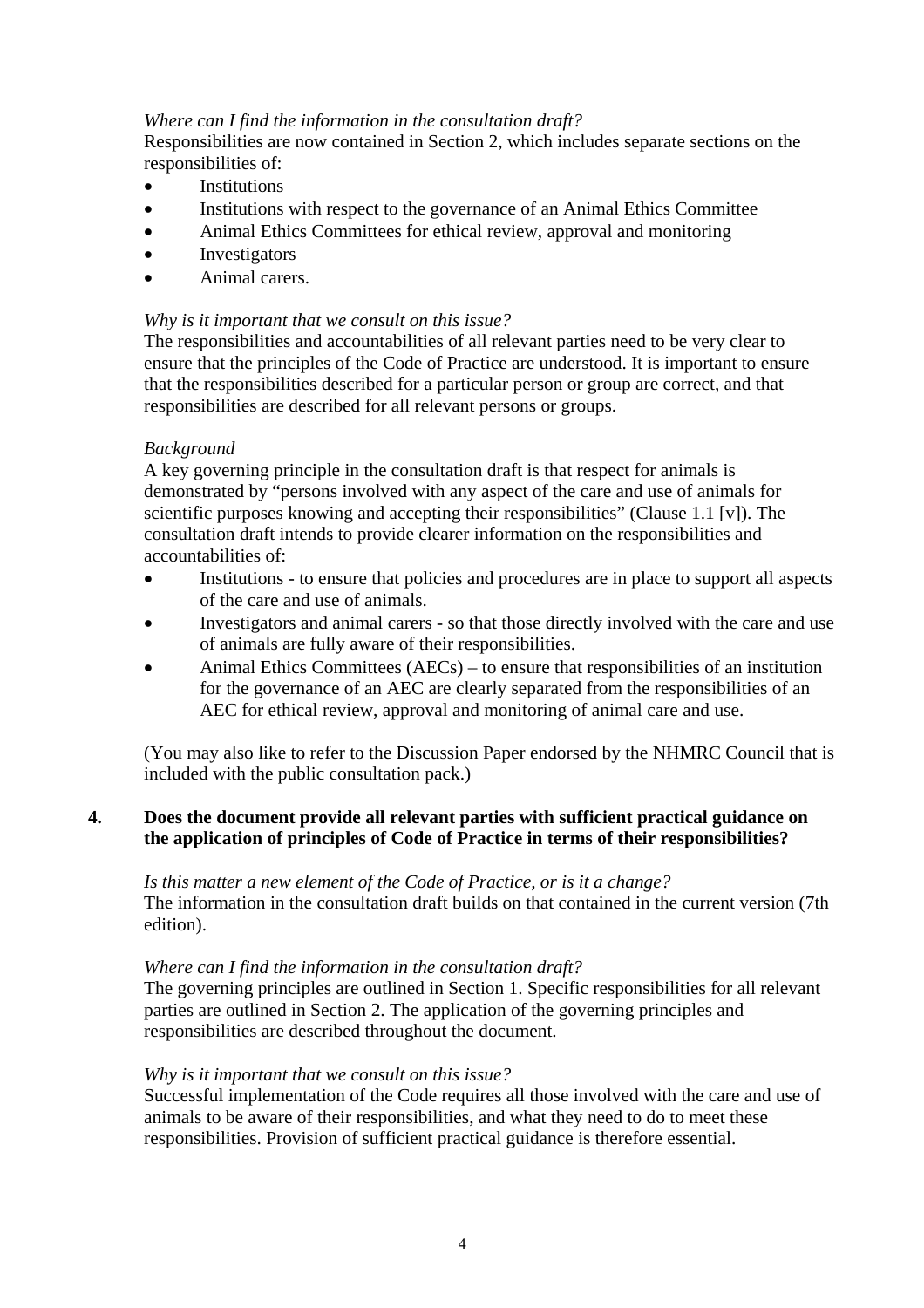# *Background*

The approach taken in the development of the consultation draft has been to identify the governing principles in Section 1, with these principles used consistently through the other sections of the document, particularly in terms of responsibilities.

A key governing principle in the consultation draft is that respect for animals is demonstrated by "persons involved with any aspect of the care and use of animals for scientific purposes knowing and accepting their responsibilities" (Clause 1.1 [v]). The consultation draft is intended to provide clearer information regarding the responsibilities of all parties and improved guidance on the application of these responsibilities.

(You may also like to refer to the Discussion Paper endorsed by the NHMRC Council that is included with the public consultation pack.)

**5. Should the document include specific guidance regarding the responsibilities of Veterinarians and Animal Welfare Officers? Should the document include a requirement for direct veterinary involvement in the oversight of a veterinary care program and research involving animals including, for example, the conduct of procedures such as anaesthesia and surgery?** 

*Is this matter a new element of the Code of Practice, or is it a change?* Information on the roles and responsibilities of veterinarians and Animal Welfare Officers builds on that contained in the current version (7th edition).

#### *Where can I find the information in the consultation draft?*

The consultation draft does not have a specific section that outlines the roles and responsibilities of veterinarians and Animal Welfare Officers. Relevant information appears throughout the document and in Section 2.5 "Responsibilities of animal carers".

#### *Why is it important that we consult on this issue?*

During development of the consultation draft, questions were raised as to whether there is sufficient guidance to ensure appropriate involvement of veterinarians in all aspects of the care and use of animals. Should the Code of Practice require a higher level of direct involvement of veterinarians than currently proposed? (International approaches regarding the roles and responsibilities of veterinarians are provided under "Background".)

#### *Background*

Advice from veterinarians is essential in order to ensure the ethical and humane care and use, and the health and wellbeing, of animals for scientific purposes. The roles of veterinarians are diverse, and can include:

- membership of an Animal Ethics Committee (Category A, B or C)
- management of laboratory animal production and maintenance colonies
- provision of veterinary advice regarding the design of research and teaching projects
- provision of veterinary clinical care and management of the wide range of species of animals used for scientific purposes
- institutional Animal Welfare Officer involved with the compliance and monitoring of animal care and use
- training researchers and students in the humane and ethical care and use of animals.

During the development of the consultation draft, questions were raised as to whether there is sufficient information and guidance to ensure appropriate involvement of veterinarians. In particular, is there sufficient information and guidance regarding: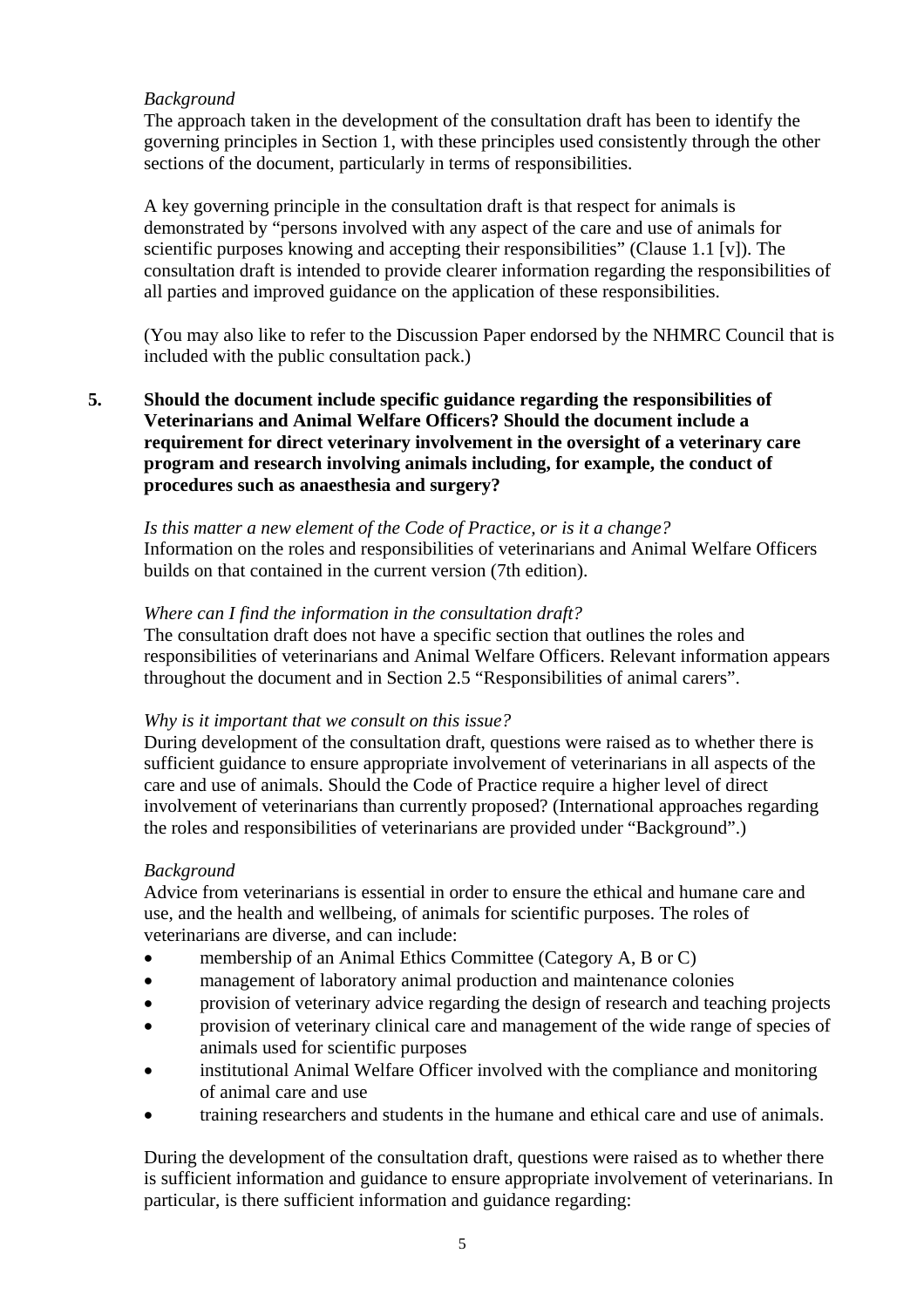- the responsibilities of veterinarians in diverse roles
- the institutional support that should be provided to allow veterinarians to fulfil their roles and responsibilities
- the requirements for provision of veterinary clinical care
- whether the Code of Practice should include the requirement for a veterinary care program, similar to that required in some other countries
- whether some procedures such as anaesthesia and surgery should be performed only by a veterinarian or under the direct supervision of a veterinarian. The consultation draft requires persons performing procedures to be "competent in the procedure or under the direct supervision of a competent person". There is no requirement for direct veterinary involvement in the performance of procedures.

Some international approaches regarding the roles and responsibilities of veterinarians can be found in documents available from the following websites:

| NZ: |  | Animals in research, testing and teaching |  |  |
|-----|--|-------------------------------------------|--|--|
|     |  |                                           |  |  |

UK: Home Office and Home Office Guidance, Paragraphs 4.59 – 4.67

EU: European Commission – Click on EU Directive 2010/63/EU

US: Guide to the care and use of laboratory animals 2010 (PDF Free Download)

Canada: Canadian Council on Animal Care Policy (Chapter 7 – "Animal care and use operations headed by veterinarians and animal care staff")

(You may also like to refer to the Discussion Paper endorsed by the NHMRC Council that is included with the public consultation pack.)

# **6. As a principles-based document, the impact of the revised Code of Practice may be lost if too much detail is included. Comment is therefore specifically sought on whether there is sufficient balance between principles and detailed guidance.**

#### *Is this matter a new element of the Code of Practice, or is it a change?*

The current version (7th edition) contains both governing principles and detailed guidance information. The consultation draft provides improved referencing to external guidelines for detailed and contemporary advice regarding specific matters.

#### *Where can I find the information in the consultation draft?*

The governing principles are outlined in Section 1. These principles are used consistently through the other sections of the Code. Information on practical guidance is provided throughout the document.

#### *Why is it important that we consult on this issue?*

If the Code of Practice contains too much detailed guidance information, it can quickly become out-of-date or difficult to apply under all relevant circumstances. Too little guidance on how to apply the governing principles may create difficulties for the practical implementation of the Code of Practice. Therefore, there needs to be the right balance between provision of governing principles and inclusion of detailed guidance information.

# *Background*

The current version (7th edition) contains detailed advice on specific matters. This information can quickly become out-dated with changes in accepted scientific, veterinary and medical practice, and administrative and governance procedures.

The intent of this revision is to focus the content of the Code of Practice on governing principles that can be applied in any situation or context, and to refer to external best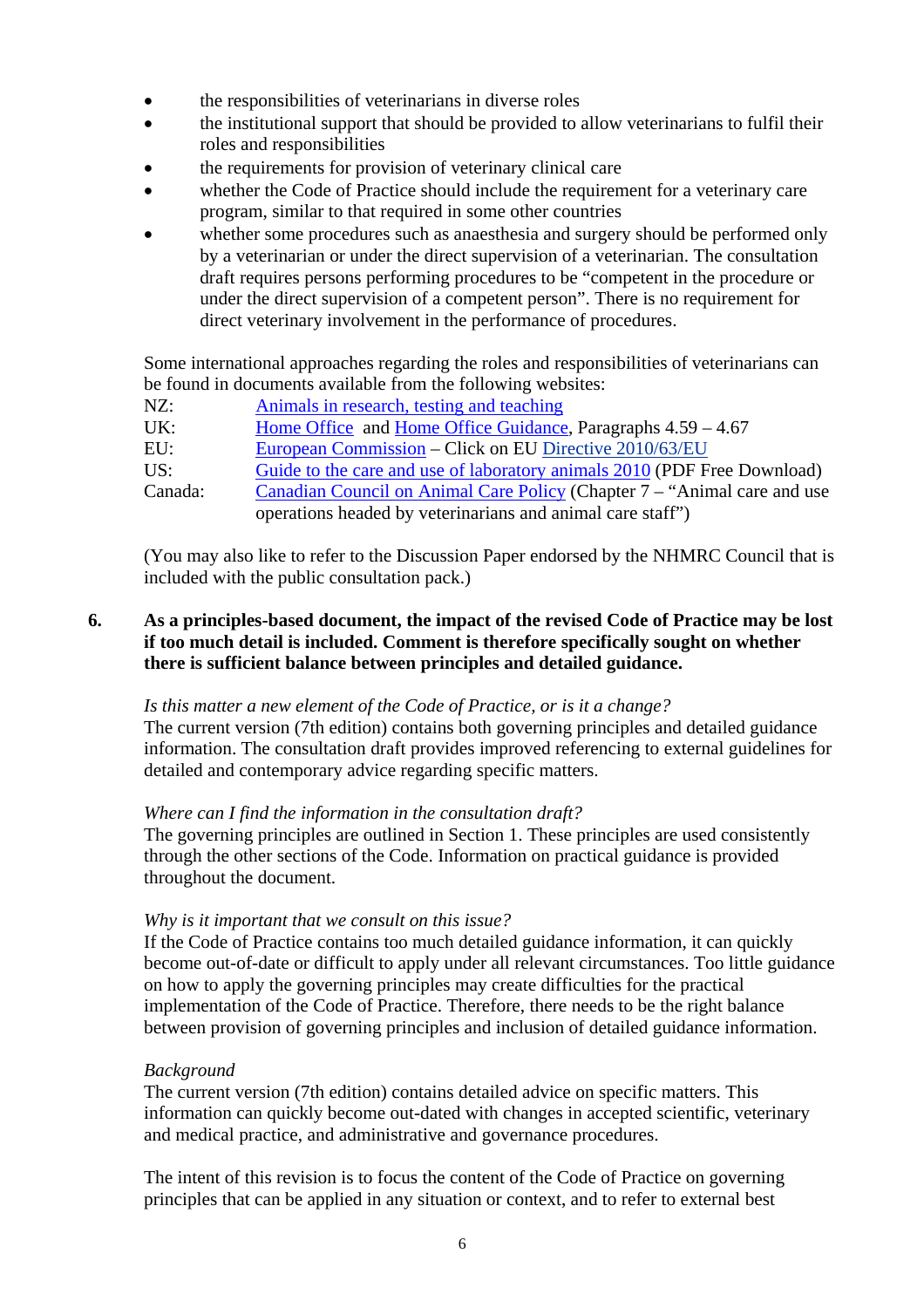practice and evidence-based guidelines for detailed advice regarding specific matters. Because such guidelines can be more easily updated in response to changes, the Code of Practice can continue to be a relevant, accurate and applicable guide.

External guidelines to support the implementation of the Code of Practice include those produced by the NHMRC, most importantly the *Guidelines to promote the wellbeing of animals used for scientific purposes: The assessment and alleviation of pain and distress in research animals*) (2008). Other guidelines and policies include:

- *Guidelines on the use of animals for training interventional medical practitioners and demonstrating new medical equipment and techniques* (2009)
- *Guidelines on the care of cats used for scientific purposes* (2009)
- *Guidelines on the care of dogs used for scientific purposes* (2009)
- *Guidelines for monoclonal antibody production* (2008)
- *Guidelines for the generation, breeding, care and use of genetically modified and cloned animals for scientific purposes* (2006)
- *Policy on the care and use of non-human primates for scientific purposes* (2003)
- *A guide to the use of Australian Native Mammals in Biomedical Research* (1-3) (1990) and *A guide to the use of Australian Native Mammals in Biomedical Research, Section 4: Care of Individual Species* (1995).

Guidelines produced by external organisations and bodies, and endorsed by NHMRC, may also be useful documents to support the Code of Practice.

(You may also like to refer to the Discussion Paper endorsed by the NHMRC Council that is included with the public consultation pack.)

# **7. Is there clear connection between the Code of Practice and the NHMRC** *Guidelines to promote the wellbeing of animals used for scientific purposes: The assessment and alleviation of pain and distress in research animals* **(2008) (Wellbeing Guidelines)?**

#### *Is this matter a new element of the Code of Practice, or is it a change?*

The consultation draft provides the governing principles for ensuring the wellbeing of animals. Detailed guidance on topics such as the conduct of specific procedures and techniques is now provided via reference to appropriate guidelines, for example, the "Wellbeing Guidelines".

#### *Where can I find the information in the consultation draft?*

References to appropriate sections in the "Wellbeing Guidelines" appear throughout the consultation draft, particularly in Section 3 ("Animal Wellbeing")

#### *Why is it important that we consult on this issue?*

The consultation draft includes reference to the "Wellbeing Guidelines" as a source of information on how to ensure animal wellbeing. For the Code of Practice to be a relevant, practical and applicable guide, there needs to be a clear connection between the Code of Practice and the "Wellbeing Guidelines".

#### *Background*

A key governing principle in the consultation draft is the promotion of the wellbeing of the animals used for scientific purposes (Clause 1.1 [ii]). Use of accurate information, based on contemporary scientific knowledge and current best-practice, is essential to ensuring animal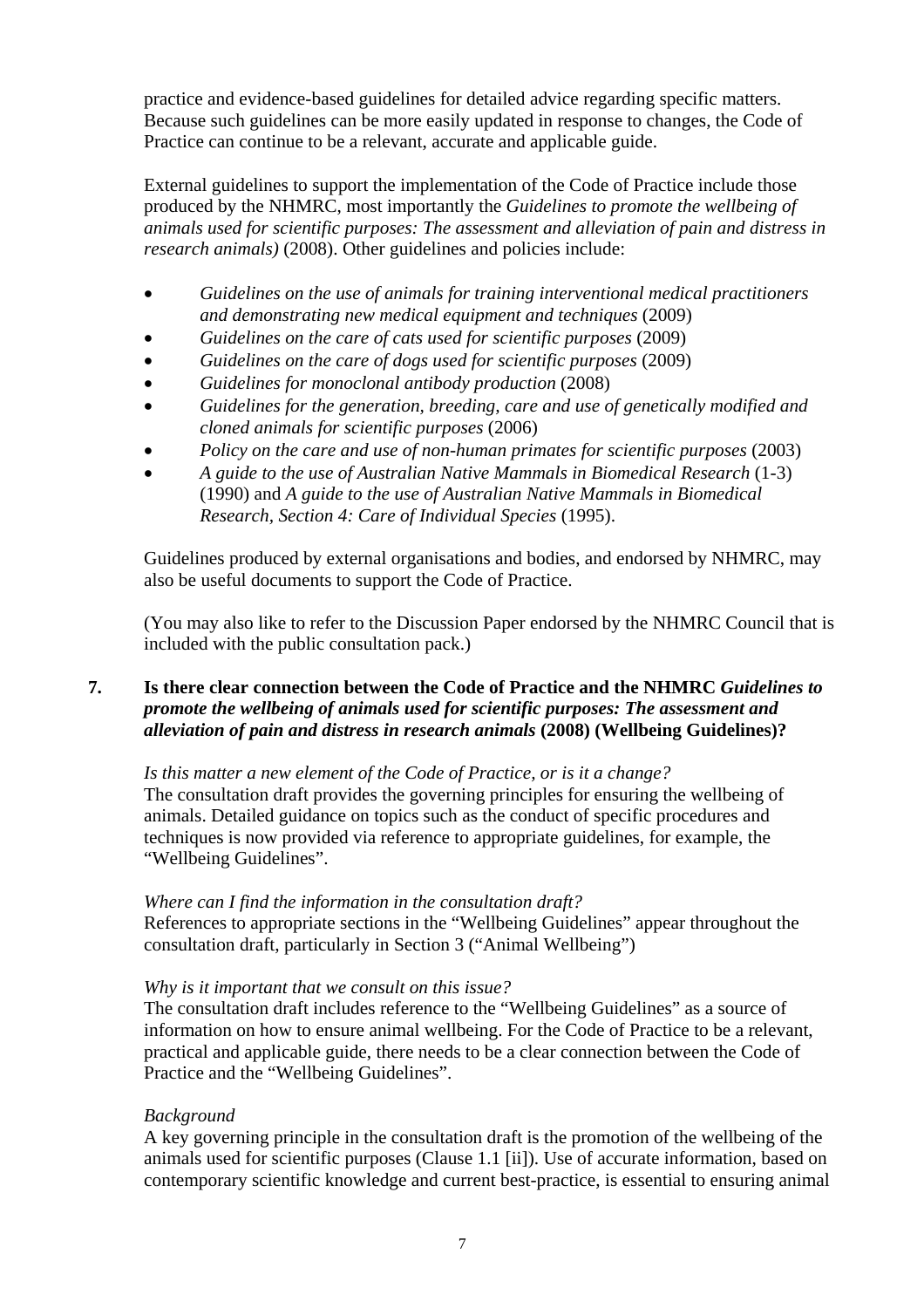wellbeing. The consultation draft includes reference to the "Wellbeing Guidelines" as a source of information.

A specific example of the links between the consultation draft and the "Wellbeing Guidelines" is provided below, using the subject of "anaesthesia and analgesia":

- Section 1 "Principles": *Respect for animals must underpin all decisions and actions involving the care and use of animals for scientific purposes. This respect is demonstrated by…. (iii) avoiding or minimising harm, including pain and distress, to those animals (Clause 1.1 [iii])*.
- Section 2.4 "Responsibilities of investigators": *Investigators must take all possible steps to anticipate, avoid and minimise pain and/or distress, and conduct ongoing review of such steps, including …... using methods that cause the least pain, distress, or lasting harm (Clause 2.2.45 [i]).*
- Section 3 "Animal Wellbeing*. "The choice and administration of anaesthetics, analgesics and sedatives must be suitable for the species and the aims of the project, and must take into consideration the age and physiological status of the animal, the type of procedure and the scientific or educational aims. The use of such agents should at least be comparable with their use in current medical or veterinary practice." (Clause 3.7.2)*
- "Wellbeing Guidelines": *Factsheet I: Pain management: anaesthesia, analgesia and anxiolytics.*

(You may also like to refer to the Discussion Paper endorsed by the NHMRC Council that is included with the public consultation pack.)

### **8. Do you believe the title of this document should be amended to reflect the focus of the Code of Practice on ethical principles and best-practice guidance, and to more clearly indicate the scope of the Code of Practice; for example, "***Australian Code for the care and use of animals in research, science and education***"? If so, suggestions for a title would be helpful.**

#### *Is this matter a new element of the Code of Practice, or is it a change?* The title of the consultation draft is identical to that of the current version ("*Australian code of practice for the care and use of animals for scientific purposes*"). Comment is invited on whether the title should be changed so that what is covered by the Code of Practice is clearer.

#### *Where can I find the information in the consultation draft?*

The suitability of the title should be considered in terms of the types of animals, procedures and situations that are to be covered by the Code of Practice. This information is found in the "Definitions" section, and throughout the document.

#### *Why is it important that we consult on this issue?*

The Code of Practice title must be clear so that people can easily recognise that the Code of Practice applies to their activities. If people are not aware that they must read and comply with the Code of Practice, the ethical and humane care and use of animals may be compromised.

#### *Background*

During the development of the consultation draft, questions were raised regarding the suitability of its title. The title could be amended to: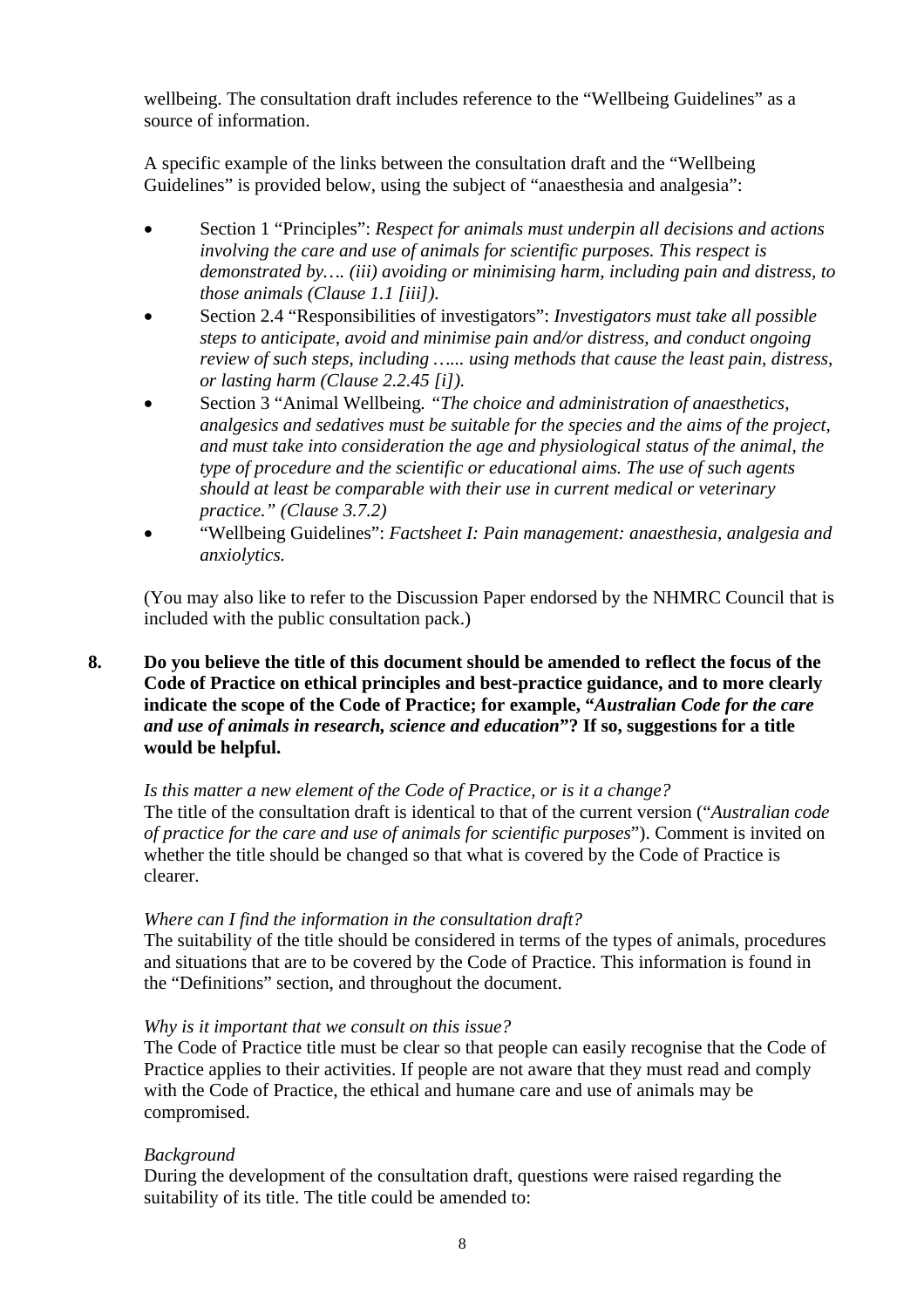- more clearly indicate the types of animals and activities that are covered by the Code of Practice.
- reflect the focus of the Code of Practice on ethical principles and best-practice guidance
- reduce the potential for confusion of the Code of Practice with existing model codes of practice for the welfare of various species produced by Department of Agriculture, Fisheries and Forestry and other organisations/government departments.

(You may also like to refer to the Discussion Paper endorsed by the NHMRC Council that is included with the public consultation pack.)

**9. Is "animal" appropriately defined? Should the definition account for animals at the early stage of their development (i.e. embryonic, fetal and larval forms)? If you disagree with the definition, it would be very helpful if you could provide evidence for your view.** 

*Is this matter a new element of the Code of Practice, or is it a change?* The definition of "animal" in the consultation draft builds on information in the current version  $(7<sup>th</sup>$  edition).

*Where can I find the information in the consultation draft?* "Animal" is defined in the "Definitions" section at the beginning of the document.

#### *Why is it important that we consult on this issue?*

The correct definition of "animal" will mean that the Code of Practice can be applied in all appropriate situations.

#### *Background*

The current version (7th edition) covers "any live non-human vertebrate, that is, fish, amphibians, reptiles, birds and mammals, encompassing domestic animals, purpose-bred animals, livestock, wildlife, and also cephalopods such as octopus and squid" (Introduction, page 1). The current version also advises that emerging knowledge and ethical values should be taken into account when proposing to use other animal species not covered by the Code, and animals at early stages of their development (i.e. embryonic, fetal and larval forms).

Given that the current version was published in 2004, it is appropriate to review the definition of the "animal" in light of advances in scientific knowledge and ethical values.

(You may also like to refer to the Discussion Paper endorsed by the NHMRC Council that is included with the public consultation pack.)

**10. Comment is sought regarding the proposal for the Category E membership category for an Animal Ethics Committee ("a person who is responsible for the routine care of animals from within the institution") to be mandatory for institutions that have or maintain animal breeding or holding facilities (see Section 2.2) How would these proposed changes outlined in Section 2.2 work for your Animal Ethics Committee (Animal Ethics Committee)?** 

#### *Is this matter a new element of the Code of Practice, or is it a change?*

Category E membership of an AEC has been the subject of discussion for many years. In the current version ( $7<sup>th</sup>$  edition), Category E membership is recommended but not mandatory.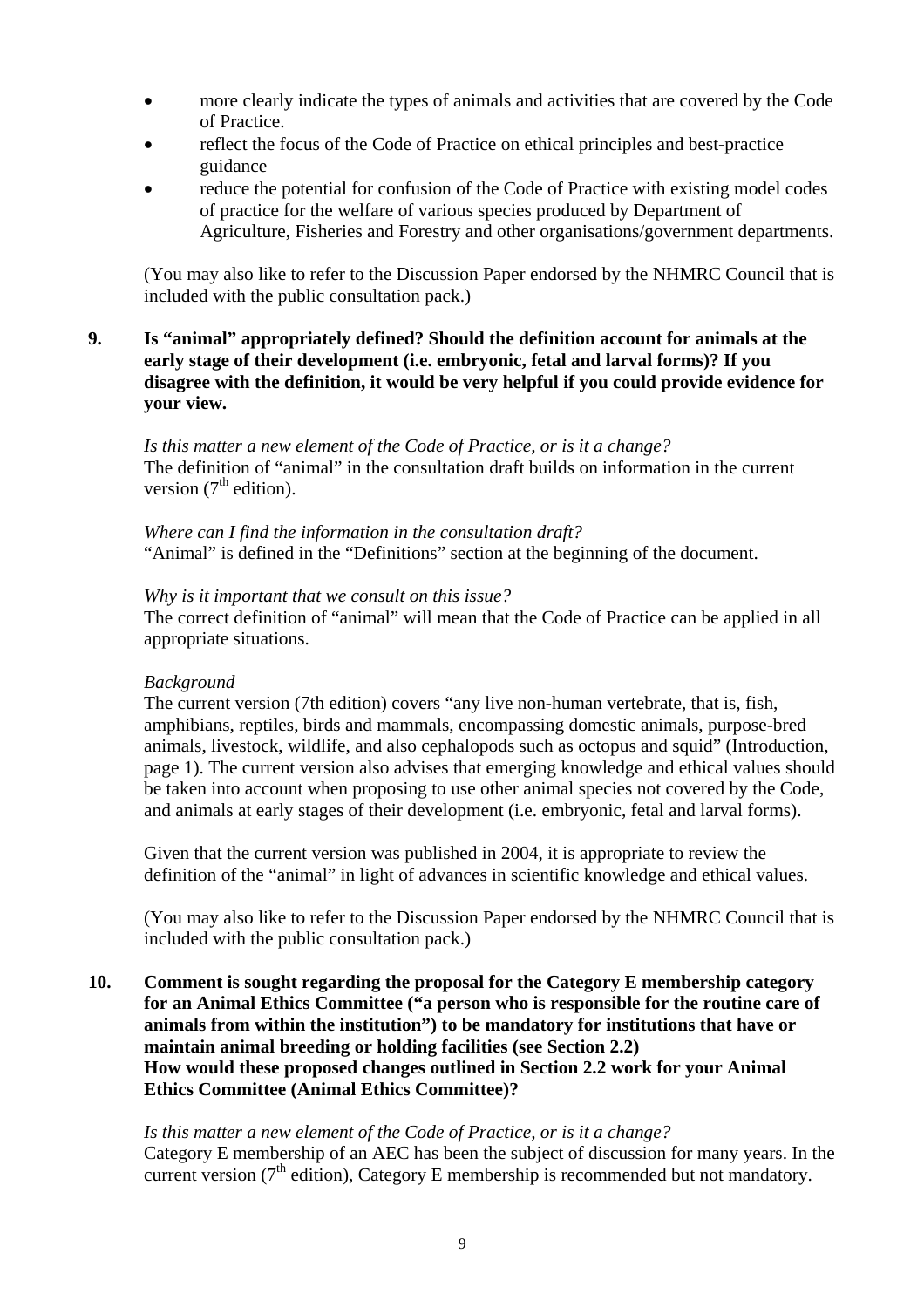The consultation draft proposes that the composition of AECs for institutions that have or maintain animal breeding or holding facilities must include a Category E member.

# *Where can I find the information in the consultation draft?*

- Section 2.2 outlines the membership of an AEC. Particular consideration should be given to the description of the membership category (Clause 2.2.15 [iv]), committee composition (Clause 2.2.16), quorum requirements (Clause 2.2.26) and AEC executive requirements (Clause 2.2.13).
- Section 2.3 outlines the responsibilities of an AEC. Clauses related to decisions of an Animal Ethics Committee are relevant to this question, in particular, Clause 2.3.6 which requires continuity of membership and does not support alternate members.

# *Why is it important that we consult on this issue?*

Inclusion of a mandatory Category E membership for an AEC may be difficult to implement in some situations.

# *Background*

The proposed changes arose from consideration of the long-standing discussions regarding mandatory Category E membership of an AEC. For many years, Category E membership has been recommended but not mandatory. The consultation draft outlines how mandatory Category E membership will work in practice, and if this requirement should be limited to AECs for institutions that have or maintain animal breeding or holding facilities. By providing information in this way, people will be able to more easily consider the implications of the proposed changes.

Factors to consider include:

- Creation of this membership category is a positive step as it provides recognition of the importance of the role of animal carers, and the value of their expertise to the AEC.
- Category E membership is a proactive mechanism for ensuring communication to the AEC about problems occurring with animal facilities.
- The effectiveness of the person responsible for the care of animals during AEC meetings is enhanced by full membership compared to *ex officio* status.
- Mandatory Category E membership affects the requirements for balance of membership and quorum.
- The proposal is that Category E membership will not be mandatory for AECs considering non institutional-based research where animals are not cared for at the institution. Category E membership may not be relevant or practical in these situations.
- Mandatory requirement for Category E membership can be difficult in situations where an AEC serves many external institutions.
- An increase in the requirements for membership of AECs can create difficulties for organisation of meetings.
- Responsibilities of Category E members are often met by Category A members (veterinarians).
- The proposed change should be considered in context of Clause 2.3.6 which applies to all AEC membership categories, requires continuity of membership and does not support alternate members.

(You may also like to refer to the Discussion Paper endorsed by the NHMRC Council that is included with the public consultation pack.)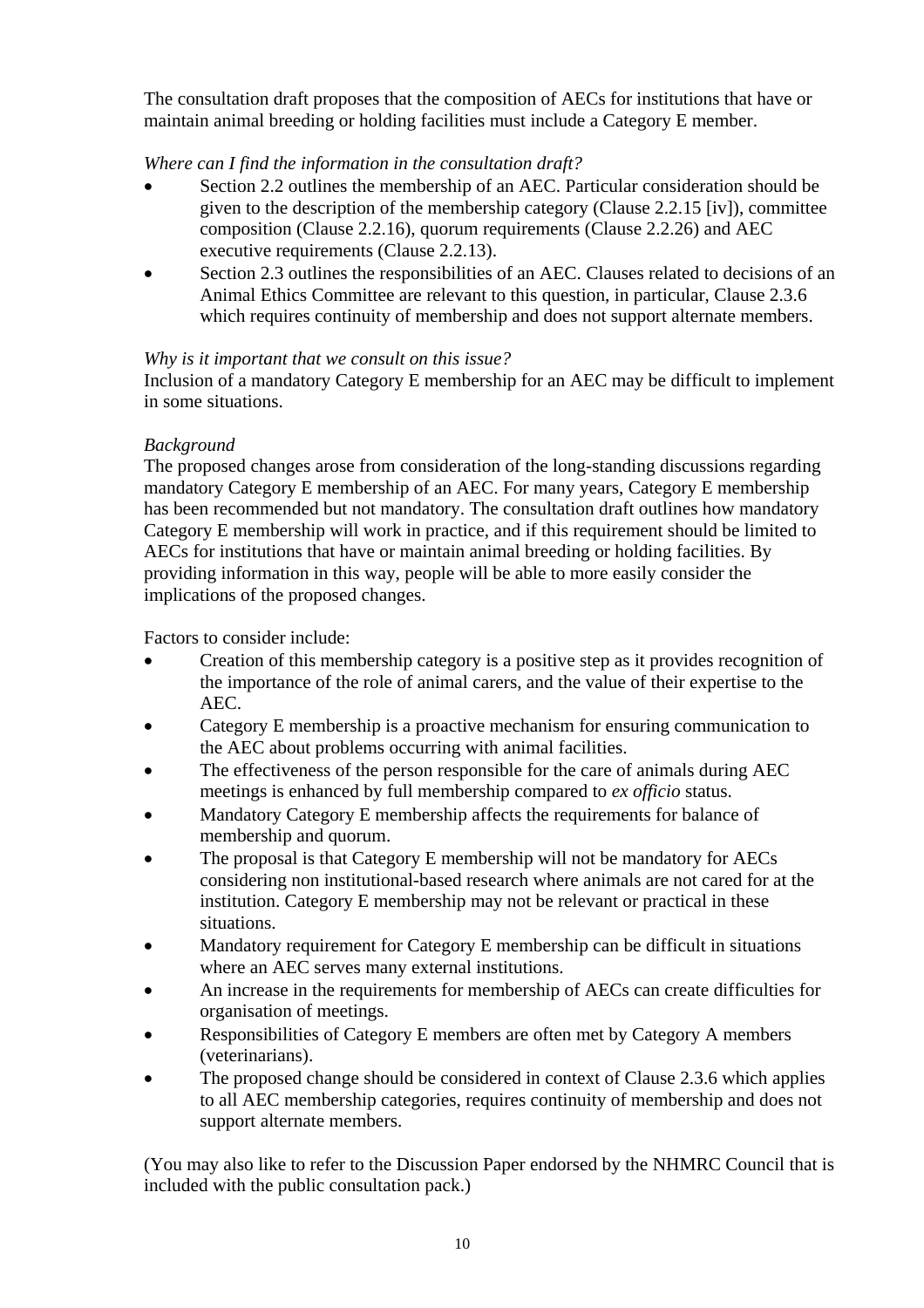#### **11. Should the document include a guide regarding the longest duration of approval granted by an Animal Ethics Committee (AEC) for a project before submission of a new application is required?**

#### *Is this matter a new element of the Code of Practice, or is it a change?*

The current version (7th edition) provides guidance related to the annual reporting of approved projects. However, there is no guidance on the length of approval granted by an AEC before a new full application is required. The consultation draft also does not address this matter.

#### *Where can I find the information in the consultation draft?*

While the consultation draft does not include information on this matter, information related to approval and annual reports is relevant. This information is contained in:

- Clause 2.2.46 which provides guidance related to the documentation required for annual reporting of approved projects.
- Clauses 2.2.29 2.2.33 which outline the review procedures and decision-making for an AEC.
- Clause 2.3.5 (ii) which outlines the decisions of an AEC related to an annual report.

### *Why is it important that we consult on this issue?*

During the development of the consultation draft, questions were raised regarding this matter. While a proposal is not included in the consultation draft, comment is invited.

### *Background*

An Animal Ethics Committee AEC may approve an activity involving animals only if it is satisfied that the proposed use of animals is ethically acceptable. This decision is based on information provided in an "application for approval". The length of time covered by this approval varies, and may be years.

Annual reports are required for approved projects to allow the AEC to review the progress of the project. The information required in an annual report is significantly different to, and less detailed than, that required in a full "application for approval".

Changes in societal attitudes and scientific knowledge and standards, and changes in AEC membership may mean that the ethical acceptability of the ongoing use of animals should be reviewed. This can only be achieved via the consideration of a new "application for approval". It may therefore be appropriate for the operating procedures of an AEC to specify a limit to the length of approval granted by an AEC, and/or require the submission of a new "application for approval" at specified times.

(You may also like to refer to the Discussion Paper endorsed by the NHMRC Council that is included with the public consultation pack.)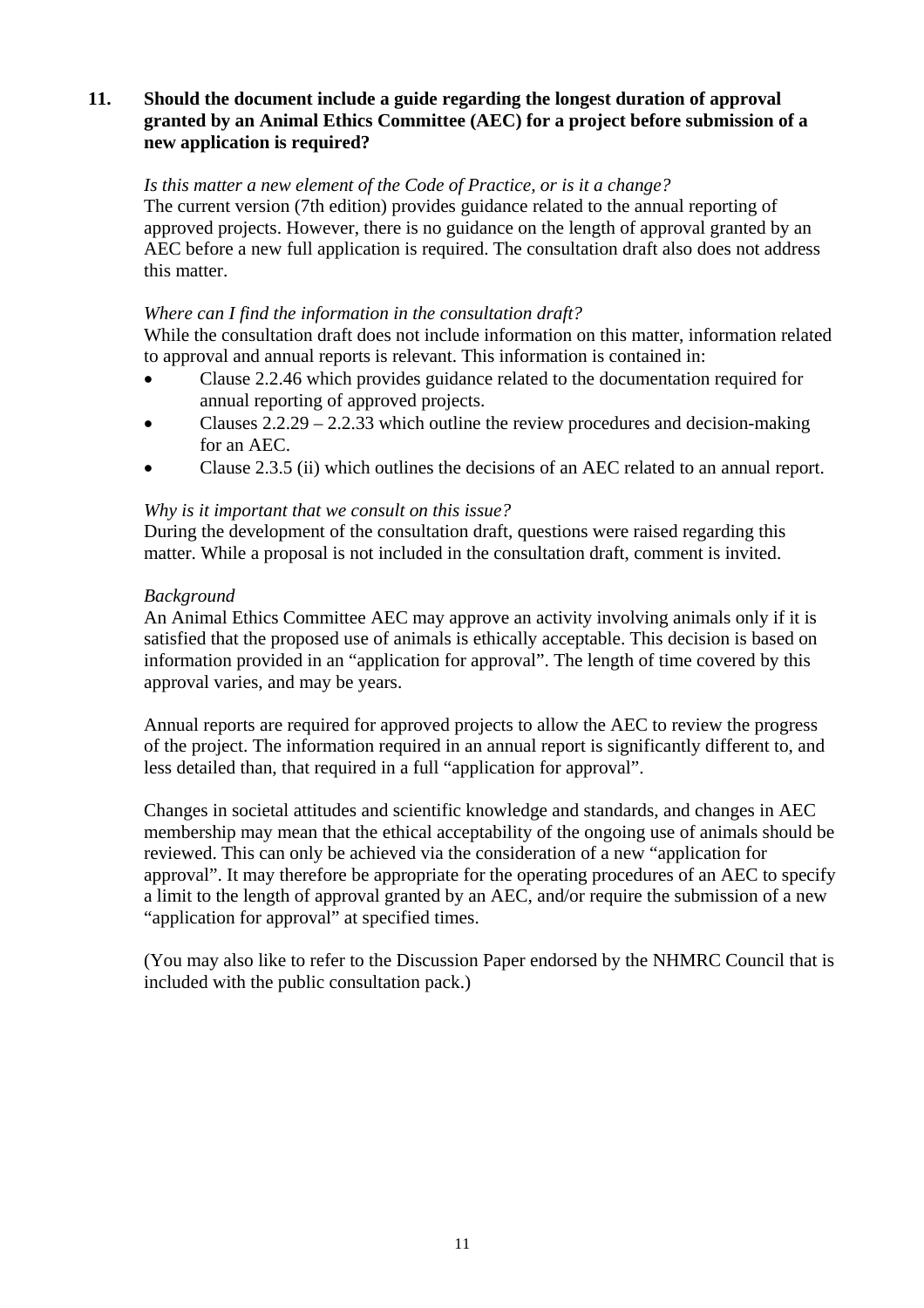# **REVISION OF THE** *AUSTRALIAN CODE OF PRACTICE ON THE CARE AND USE OF ANIMALS FOR SCIENTIFIC PURPOSES* **(2004)**

# **TECHNICAL DISCUSSION PAPER ENDORSED BY NHMRC COUNCIL**

# **Introduction**

The *Australian code of practice for the care and use of animals for scientific purposes* (the Code of Practice) encompasses all aspects of the care and use of animals for scientific purposes in medicine, biology, agriculture, veterinary and other animal sciences, along with industry and teaching. It provides an ethical framework and guiding principles of good conduct, to inform the process of ethical review and provide guidance for investigators, teachers, institutions, Animal Ethics Committees (AECs) and all people involved in the care and use of animals for scientific purposes. The Code of Practice covers all live non-human vertebrates and higher order invertebrates.

The National Health and Medical Research Council (NHMRC) provides a leadership role in development of guidelines and advice for animal research. The Code of Practice is part of a suite of three national guidelines for research in Australia:

- Australian code for the responsible conduct of research (2007) (Code of Conduct)
- *National statement on ethical conduct in human research* (2007) (National Statement)
- *Australian code of practice for the care and use of animals for scientific purposes* (2004) *(*Code of Practice)

The Code of Practice was originally produced in 1969 and has been revised periodically since that time, with oversight for these reviews provided by the NHMRC Animal Welfare Committee (AWC). The AWC provides advice on all matters pertaining to the conduct and ethics of using animals in biomedical research. They are responsible to NHMRC, through its Research Committee, for the regular review and, if necessary, revision of the Code of Practice, and on the development and revision of other NHMRC documents related to using animals in biomedical research. The Code of Practice is further endorsed by the Commonwealth Scientific and Industrial Research Organisation (CSIRO); Universities Australia; and the Australian Research Council (ARC). All States and Territories have variously incorporated the Code of Practice into their animal welfare legislation.

# **Scope and aims of the review**

The intent of the current review of the Code of Practice is:

- to ensure that the Code of Practice continues to be a relevant, accurate and applicable guide
- to focus the content of the Code of Practice on ethical principles and best-practice guidance
- to reflect the need for best-practice guidance to be principles-based and evidence-informed
- to consider how the *Guidelines to promote the wellbeing of animals used for scientific purposes: The assessment and alleviation of pain and distress in research animals* (2008) could supplement the Code of Practice as a reference document for best practice guidelines
- to be aware of, and take into account, international views.

You should note that the "Introduction" and Appendices 2-6 will be updated at a later stage in the revision process. You are welcome to provide comments and suggestions for content in these sections.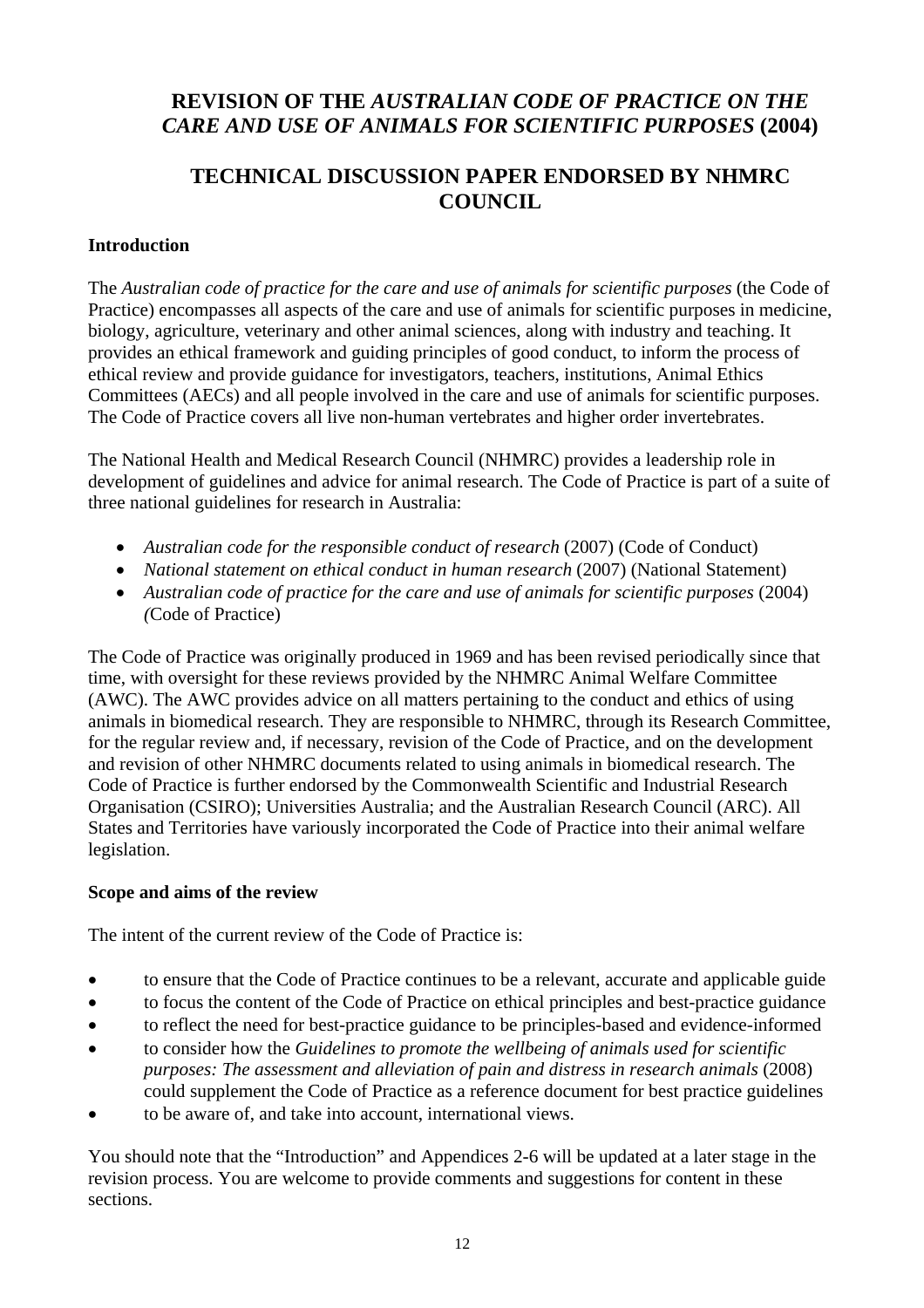# **Specific issues requiring particular consideration**

During consultation with stakeholders during the initial phases of this review, specific issues have been identified as requiring particular consideration. Your comment is invited on these issues as follows:

1. Does the document clearly and concisely set out guiding principles?

As outlined above, the intent of this revision of the Code of Practice includes a focus of the content of the document on ethical principles and best-practice guidance. It is anticipated that provision of a clear outline of the principles that should govern the ethical use of animals for scientific purposes, rather than use of a prescriptive approach to the content of the Code of Practice, will facilitate the application of these principles in any context by AECs, investigators and all those involved with the care and use of animals.

- 2. Does the document clearly and concisely set out, and correctly attribute, responsibilities of all parties involved?
- 3. Does the document provide all relevant parties with sufficient practical guidance on the application of principles of Code of Practice in terms of their responsibilities?
- 4. Are the terms "should' and "must" used appropriately in the document?

The intention of the use of these terms is that:

- "should" indicates a strongly recommended component of the Code. In some instances a recommended component of the Code is an example of how it is anticipated a person will meet the obligatory requirement of the Code.
- "must" indicates an obligatory component of the Code.
- 5. Is there clear connection between the Code of Practice and the NHMRC *Guidelines to promote the wellbeing of animals used for scientific purposes: The assessment and alleviation of pain and distress in research animals* (2008) (Wellbeing Guidelines)?

The intent of this revision of the Code of Practice includes provision for the Code of Practice to refer to best practice and evidence-based guidelines for detailed advice regarding specific matters. In contrast to the body of the Code of Practice, such guidelines can be more easily updated in response to changes in accepted scientific, veterinary and medical practice, and administrative and governance procedures.

With respect to specific techniques and procedures, it is intended that guidance is provided in the following manner:

- The governing principles are to be outlined in Section 1 (Principles) and Section 2 (Responsibilities), with clear referencing to the "Animal Wellbeing" section (Section 3).
- The "Animal Wellbeing" section (Section 3) is intended to outline the principles related to specific procedures and techniques based on the governing principles, with cross-referencing to appropriate sections in the Wellbeing Guidelines.
- The Wellbeing Guidelines are intended to provide evidence-based guidelines for specific techniques and procedures.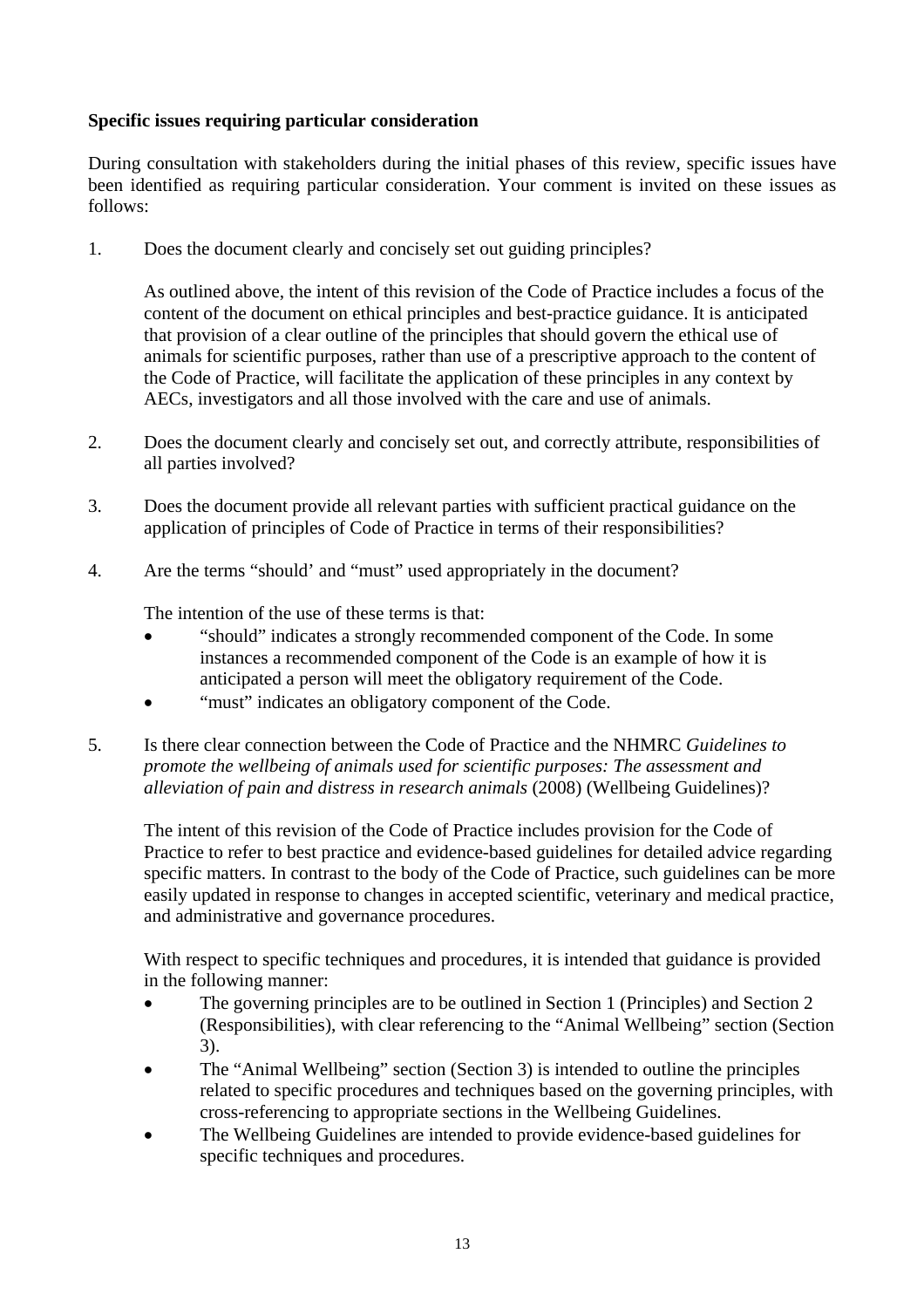The following is an example of the correlation between different sections of the Code of Practice and supporting guidelines using the subject of "humane killing":

- Section 2.4 Responsibilities of investigators: *Investigators must take all possible steps to anticipate, avoid and minimise pain and/or distress, and conduct ongoing review of such steps, including …... using methods that cause the least pain, distress, or lasting harm.*
- Section 3 Animal Wellbeing: *When it is necessary to kill an animal, the procedures used must be humane and avoid pain or distress, produce rapid loss of consciousness until death occurs, result in reliable and reproducible effects, be compatible with the scientific or educational aims. Methods of killing must be appropriate to the species, age, developmental stage and health of the animal.*
- Wellbeing Guidelines: *Factsheet H: Humane killing and euthanasia.*
- 6. As a principles-based document, the impact of the revised Code of Practice may be lost if too much detail in included. Comment is therefore specifically sought on whether there is sufficient balance between principles and detailed guidance.
- 7. Is "animal" appropriately defined? Should the definition account for animals at the early stage of their development (i.e. embryonic, fetal and larval forms)? If you disagree with the definition, it would be very helpful if you could provide evidence for your view.
- 8. Do you believe the title of this document should be amended to reflect the focus of the Code of Practice on ethical principles and best-practice guidance, and to more clearly indicate the scope of the Code of Practice; for example, "*Australian Code for the care and use of animals in research, science and education*"?
- 9. Comment is sought regarding the proposal for the Category E membership category for an Animal Ethics Committee ("a person who is responsible for the routine care of animals from within the institution") to be mandatory for institutions that have or maintain animal breeding or holding facilities (see Section 2.2)

How would these proposed changes outlined in Section 2.2 work for your AEC?

Some of the implications of the proposed changes include:

- Creation of this membership category is a positive step as it provides recognition of the importance of the role of animal carers, and the value of their expertise to the AEC.
- Category E membership is a proactive mechanism for ensuring communication to the AEC about problems occurring with animal facilities.
- The effectiveness of the person responsible for the care of animals during AEC meetings is enhanced by full membership compared to *ex officio* status.
- Mandatory Category E membership affects the requirements for balance of membership and quorum.
- For AECs considering non institutional-based research where animals are not cared for at the institution, Category E membership may not be relevant or practical.
- Mandatory requirement for Category E membership can be difficult in situations where an AEC serves many external institutions.
- An increase in the requirements for membership of AECs can create difficulties for organisation of meetings.
- Responsibilities of Category E members are often met by Category A members (veterinarians).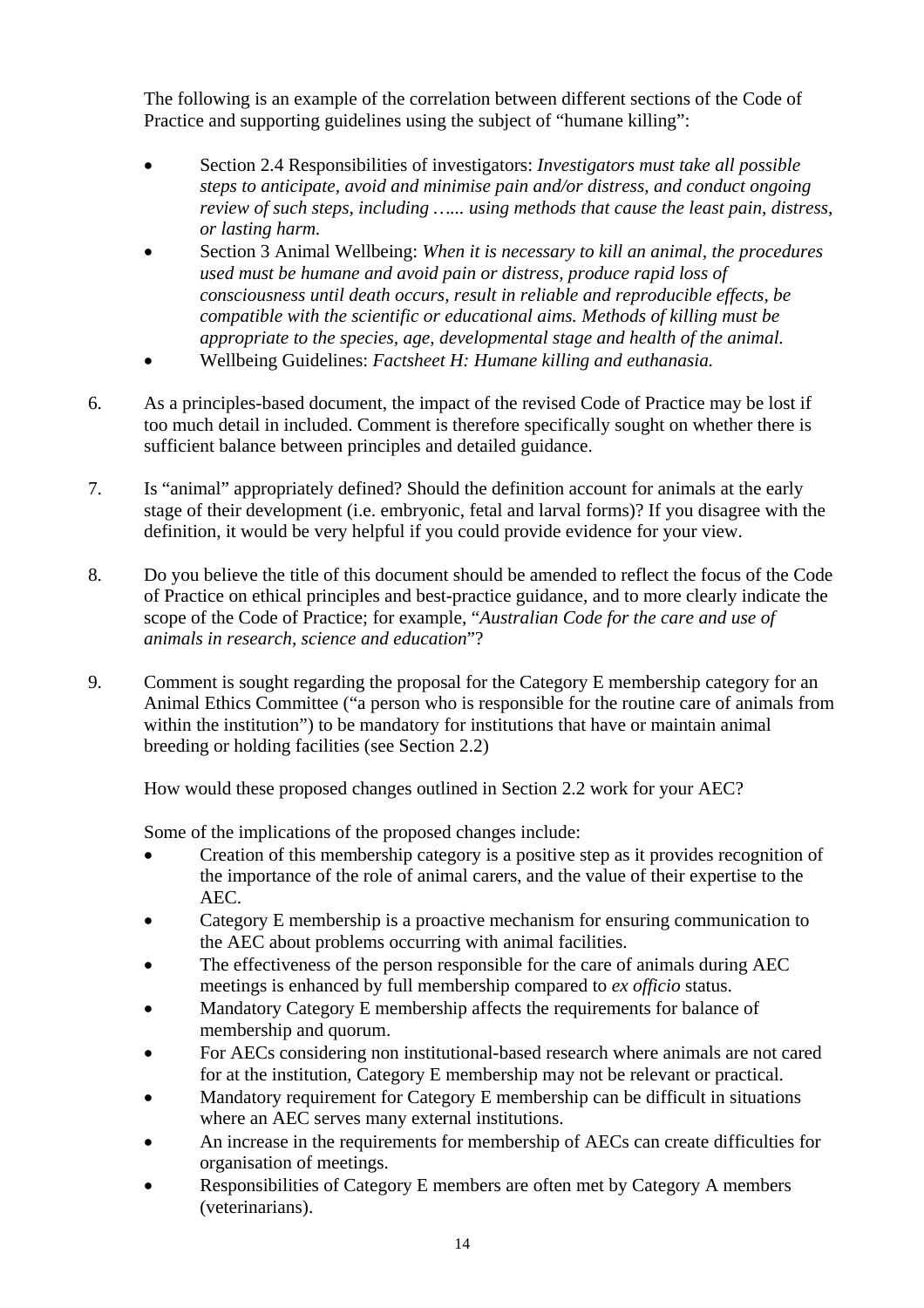- The proposed change should also be considered in context of Clause 2.3.6 which applies to all AEC membership categories and which requires continuity of membership and does not support alternate members.
- 10. Should the document include a guide regarding the longest duration of approval granted by an AEC for a project before submission of a new application is required? The submission of a new application for a continuing project would be to take into account factors such as changes in societal attitudes and scientific knowledge and standards, and changes in AEC membership?
- 11. Should the document include specific guidance regarding the responsibilities of Animal Welfare Officers and veterinarians? Should the document include a requirement for direct veterinary involvement in the oversight of a veterinary care program and research involving animals including, for example, the conduct of procedures such as anaesthesia and surgery?
- 12. You are invited to comment on any issues that are not covered in the Code of Practice that you think should be covered in the document.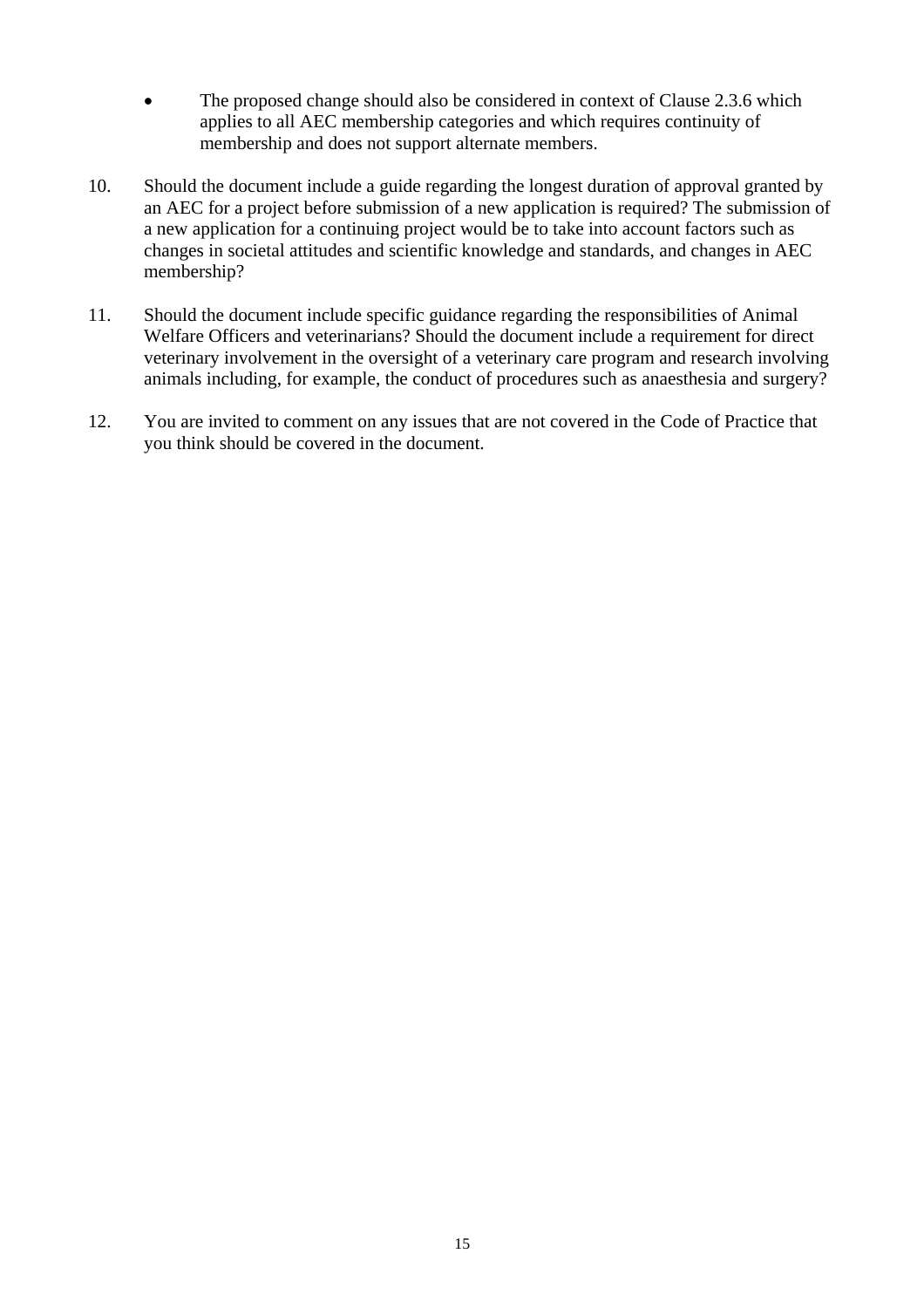# **Revision of the** *Australian code of practice on the care and use of animals for scientific purposes* **(2004)**

# **Mapping of structure Current 2004 version and Consultation Draft**

| <b>Heading in Code of Practice (2004)</b>                                                            | <b>Position in Consultation Draft</b>                                                                                                                               |  |  |  |
|------------------------------------------------------------------------------------------------------|---------------------------------------------------------------------------------------------------------------------------------------------------------------------|--|--|--|
| Introduction                                                                                         | To be developed following public consultation with<br>respect to purpose and scope                                                                                  |  |  |  |
| Definitions of terms used in the context of<br>the Code                                              | Definitions                                                                                                                                                         |  |  |  |
| Section 1 General principles for the care and<br>use of animals for scientific purposes              | Section 1, Principles for the and use of animals for<br>scientific purposes                                                                                         |  |  |  |
| Section 2 Responsibilities of institutions and<br>their animal ethics committees                     | Section 2, Responsibilities                                                                                                                                         |  |  |  |
| 2.1 Responsibilities of institutions                                                                 | Section 2, 2.1 Responsibilities of institutions                                                                                                                     |  |  |  |
|                                                                                                      | Section 2, 2.2 Responsibilities of institutions for the<br>governance of an Animal Ethics Committee                                                                 |  |  |  |
| 2.2 Responsibilities and operation of AECs                                                           | AEC governance: Section 2, Part 2.2<br>Responsibilities of institutions that establish an<br><b>Animal Ethics Committee</b>                                         |  |  |  |
|                                                                                                      | AEC Ethical Review and monitoring of animal use:<br>Section 2, Part 2.3 Responsibilities of AECs                                                                    |  |  |  |
|                                                                                                      | Section 5, Non-compliance and complaints                                                                                                                            |  |  |  |
| Section 3 Responsibilities of investigators<br>and teachers                                          | Section 2, Part 2.4 Responsibilities of investigators.<br>Includes responsibilities of researchers (including<br>those involved with wildlife studies) and teachers |  |  |  |
|                                                                                                      | Information related to procedures and techniques:<br>Section 3, Animal Wellbeing                                                                                    |  |  |  |
| Section 4 Acquisition and care of animals in<br>breeding and holding facilities                      | Information related to responsibilities of personnel:<br>Section 2, Part 2.5 Responsibilities of Animal<br>Carers                                                   |  |  |  |
|                                                                                                      | Information related to supply, housing and care of<br>animals: Section 3, Animal Wellbeing                                                                          |  |  |  |
| Section 5 Wildlife studies                                                                           | Information related to responsibilities of wildlife<br>researchers: Section 2, Part 2.4 Responsibilities of<br>investigators                                        |  |  |  |
|                                                                                                      | Information related to procedures and techniques:<br>Section 3, Animal Wellbeing, in particular Part 3.8                                                            |  |  |  |
| Section 6 The use of animals in teaching                                                             | Section 4, Use of animals in teaching                                                                                                                               |  |  |  |
| Appendix 1 External review of the operation<br>of institutions and their animal ethics<br>committees | Section 6, External review of the operation of<br>institutions and their animal ethics committees                                                                   |  |  |  |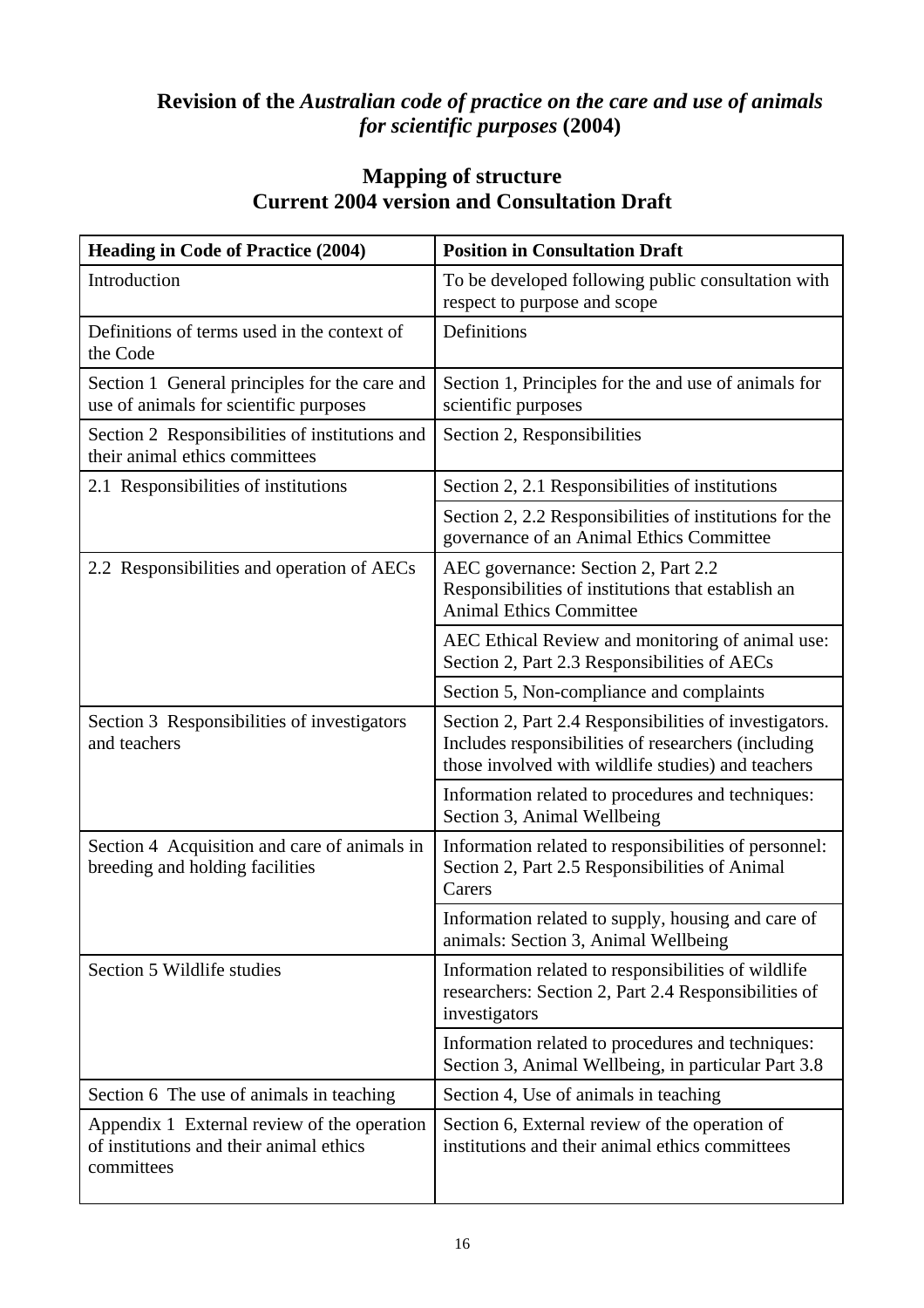| <b>Heading in Code of Practice (2004)</b>        | <b>Position in Consultation Draft</b> |
|--------------------------------------------------|---------------------------------------|
| Appendix 2 Legislation and codes of<br>practice  | To be updated at a later time         |
| Appendix 3 Policies $&$ guidelines               | To be updated at a later time.        |
| Appendix 4 Information sources                   | To be updated at a later time         |
| Appendix 5 Alternatives to the use of<br>animals | To be updated at a later time         |
| Appendix 6 Organisations endorsing the<br>code   | To be updated at a later time.        |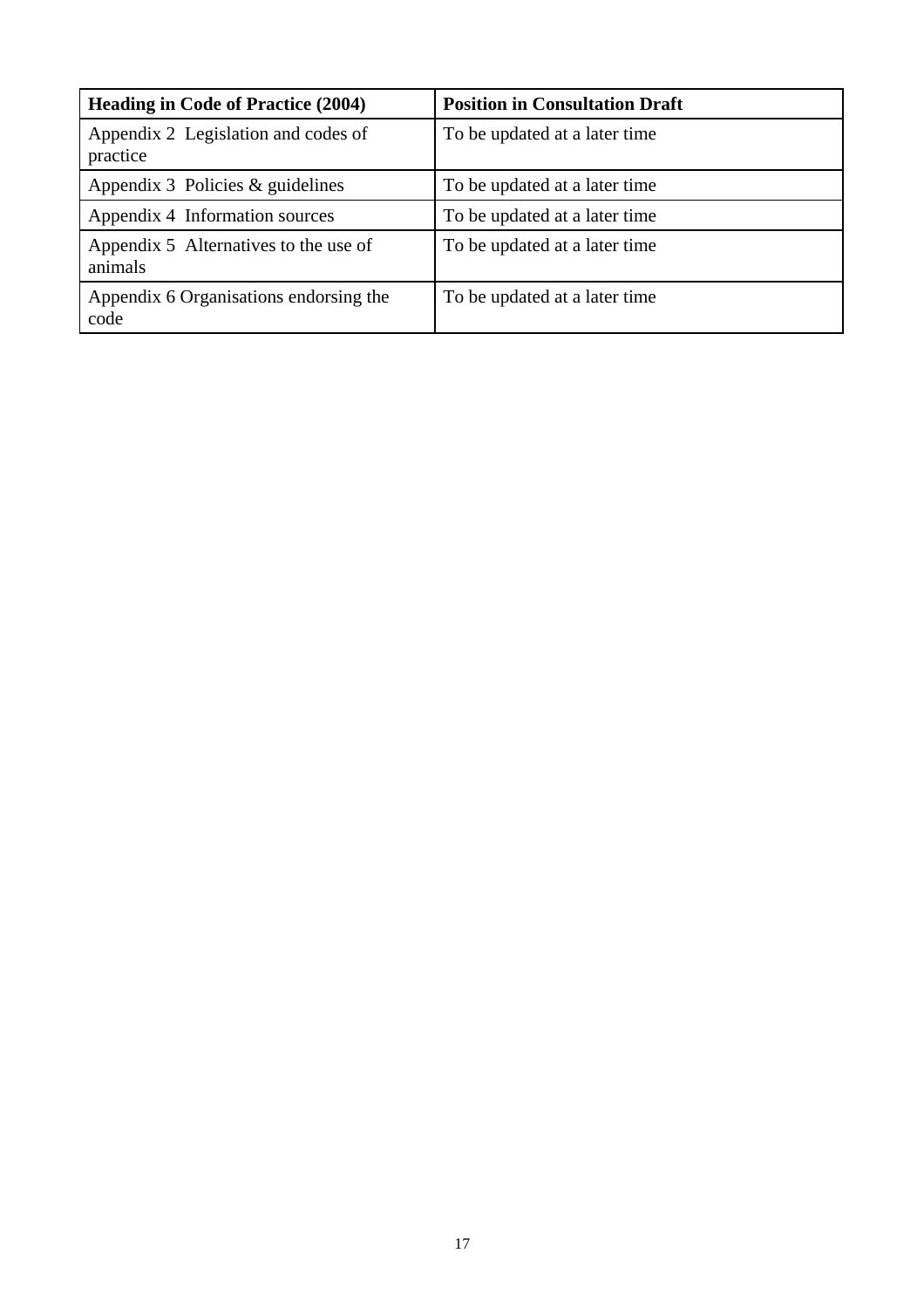# **Proposed revisions to the** *Australian code of practice on the care and use of animals for scientific purposes* **(2004)**

# **Question and Answers**

# **What is the** *Australian code of practice for the care and use of animals for scientific purposes***?**

The *Australian code of practice for the care and use of animals for scientific purposes* (Code of Practice) provides an ethical framework and governing principles for the care and use of animals for scientific purposes in medicine, biology, agriculture and animal sciences, as well as teaching and industry.

All States and Territories have variously incorporated the Code of Practice into their animal welfare legislation.

# **Why is NHMRC proposing these changes?**

The current edition of the *Australian code of practice for the care and use of animals for scientific purposes* was published in 2004. A review is necessary to ensure that it continues to be relevant for all circumstances, accurate and based on contemporary scientific knowledge, and takes into account international views.

# **Who has been involved in the writing of the consultation draft?**

The initial phases of the review have ensured the full involvement of interested stakeholders including institutions, members of Animal Ethics Committees, researchers, teachers, veterinarians, animal welfare organisations, state and territory regulators and the co-authors of the current edition.

Comments were considered by the Office of NHMRC, NHMRC advisory groups and working committees (Code Writing Groups, Code Reference Group, and Animal Welfare Committee), NHMRC Research Committee and Council. This led to the preparation of the current consultation draft.

# **What has it taken so long?**

A targeted consultation for this revision was undertaken in mid-2009. There has been a delay in the finalisation of the document since that time. The use of animals is an evolving subject area. NHMRC wished to ensure adequate consideration of comments received from stakeholders, and incorporation of current international best practice.

# **Why has the structure been changed?**

The approach taken in the development of the consultation draft has been to identify the governing principles in Section 1. The new structure with these governing principles used consistently throughout all sections is intended to provide clearer guidance regarding responsibilities and accountabilities of individuals and groups.

# **Why are there no references to state and territory legislation in the consultation draft?**

The Code of Practice is a national document that provides guidance for all those involved in the care and use of animals for scientific purposes. While the Code of Practice may be variously incorporated in State and Territory legislation, the Code of Practice itself is not a legislative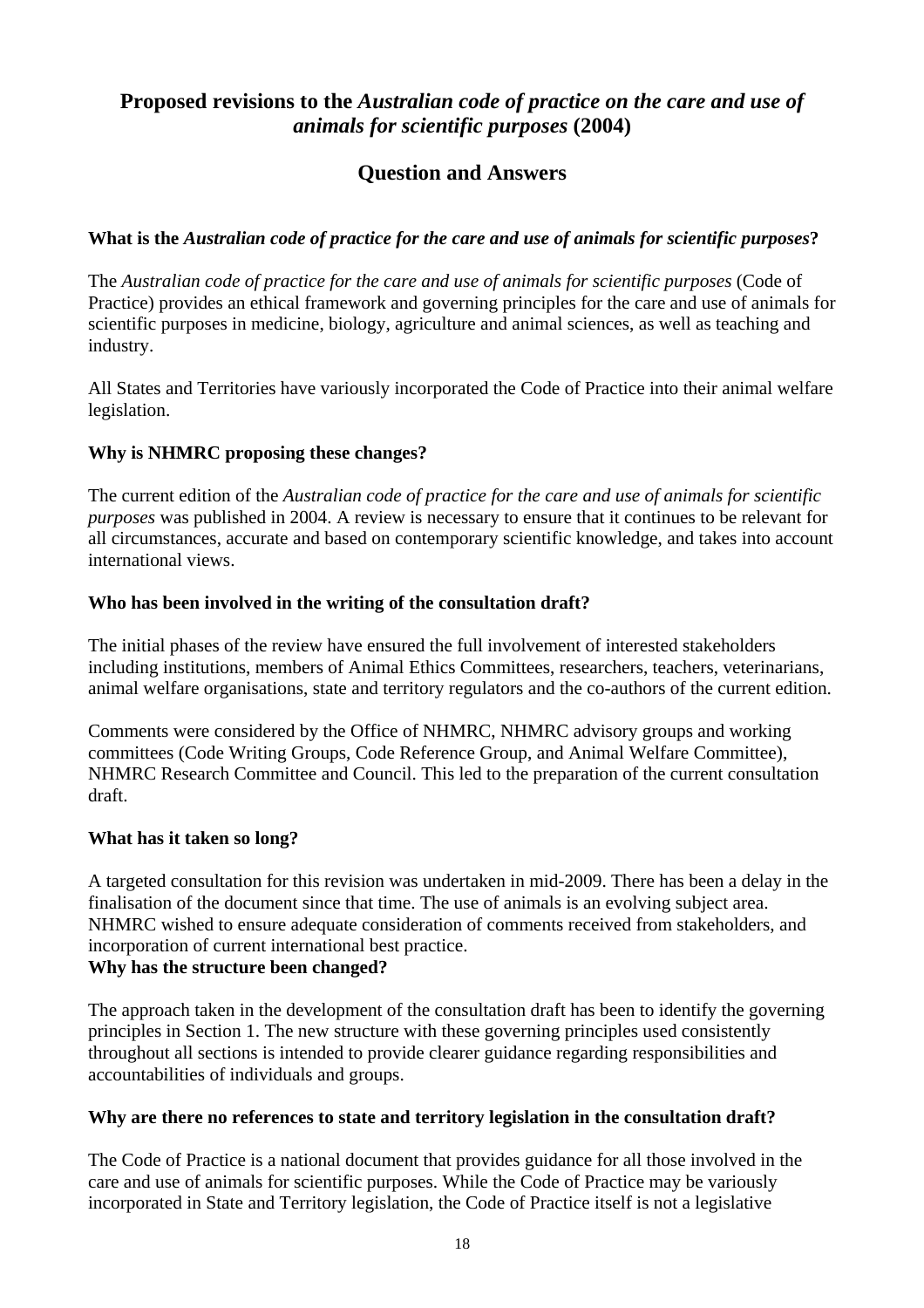document. The regulatory framework remains remain the responsibility of the States and Territories.

The focus of the revision is on the provision of ethical principles that can be applied in all relevant situations, regardless of the State or Territory where the activity occurs. It is therefore not appropriate to include references to State and Territory legislation in the body of the Code of Practice. The preamble for the document will be developed at a later stage during the revision process, and will include a statement "*Institutions and individuals must be cognisant of all relevant legal requirements*" or similar.

# **Why has information from the previous version been omitted?**

The consultation draft seeks to provide ethical principles and best-practice guidance that can be applied to all relevant situations and to any species. Information has been ordered in a different way. However, key information has been retained and is strengthened.

# **What has happened to the section on animal breeding and holding facilities (Section 4)?**

This section of the current edition refers mainly to animals in biomedical research. It contains a mix of information related to ensuring the wellbeing of animals during their housing and care, and the responsibilities of those who manage and work in animal breeding and holding facilities.

Information related animal breeding and holding facilities has been updated to apply to all situations and to any species. The information has then been separated into two main areas of the consultation draft:

- responsibilities of those who care for animals regardless of the situation (Section 2.5)
- principles related to animal wellbeing, including their supply, housing and care (Section 3 "Animal wellbeing").

It is anticipated that these proposed changes will:

- 1. clarify the responsibilities of animal carers
- 2. outline the principles related to the wellbeing of animals during their supply, housing and care, regardless of the species involved and the nature of their situation
- 3. allow for reference to best-practice and evidence-based guidelines for animal supply, housing and care that can be rapidly updated in response to advances in knowledge and standards.

# **What has happened to the section on "Wildlife Studies" (Section 5)?**

Rather than have different sections that outline different types of activities, the consultation draft seeks to present information that can be applied to any situation and to any species. Information related to wildlife research has been clarified under:

- responsibilities of those involved with the care and use of wildlife species (Section 2) "Responsibilities of investigators" and "Responsibilities of animal carers"). Part F of Section 2.4 provides for "Additional investigator responsibilities for specific activities", including wildlife studies.
- information on specific techniques used in wildlife studies (Section 3 "Animal wellbeing").

It is anticipated that these proposed changes will:

1. ensure the applicability of the ethical principles in any situation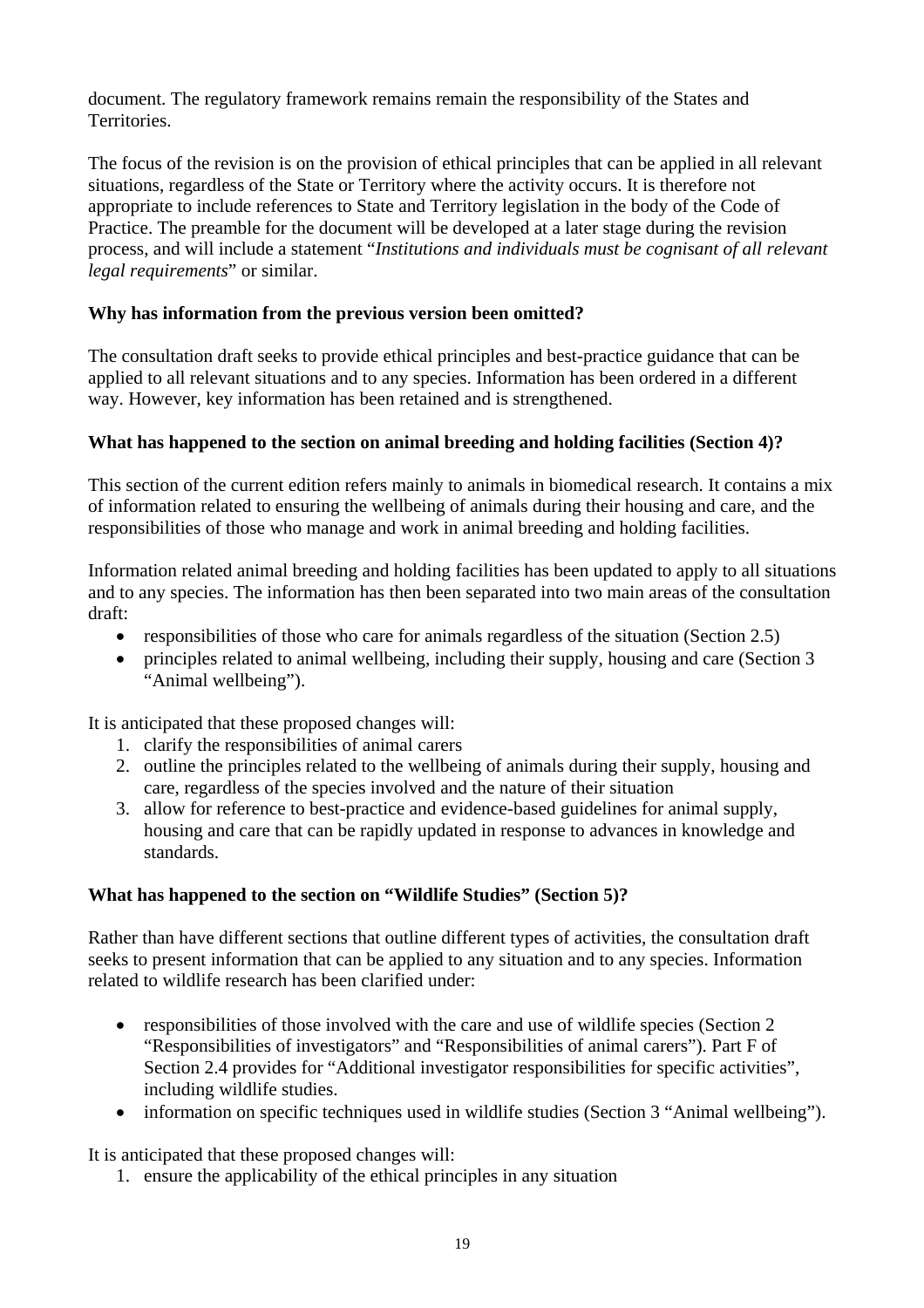- 2. ensure clarity of the responsibilities of persons involved with the care and use of wildlife species in terms of their roles as "investigators" and "animal carers"
- 3. allow for reference to best-practice and evidence-based guidelines for techniques and procedures used in wildlife studies that can be rapidly updated in response to advances in knowledge and standards.

# **Will the revision result in a lot of information being removed from the Code of Practice and put into guidelines that are not enforceable?**

The intent of the revision of the Code of Practice is intended to ensure that it continues to be relevant for all circumstances, accurate and based on contemporary scientific knowledge, and takes into account international views.

If the Code of Practice contains detailed advice (for example, regarding specific procedures and techniques, and administrative and governance procedures), this information can quickly become out-of-date with advances in knowledge and standards. Rather than include detailed advice in the body of the document, inclusion of reference to external evidence-based and best-practice guidelines for detailed and contemporary advice can ensure the currency and relevance of the Code of Practice itself.

Too little guidance on how to apply the governing principles may create difficulties for the practical implementation of the Code of Practice. Therefore, there needs to be the right balance of governing principles and detailed guidance so that the practical implementation of the Code of Practice is not difficult.

Comment is specifically sought during public consultation on whether there is sufficient balance between principles and detailed guidance.

# **Why is it now mandatory for an Animal Ethics Committee to have a Category E member ("a person who is responsible for the routine care of animals from within the institution")? This will not work for my Committee.**

Category E membership of an AEC has been the subject of discussion for many years. In the current version ( $7<sup>th</sup>$  edition), Category E membership is recommended but not mandatory. The consultation draft outlines how it will work in practice if mandatory Category E membership is included, and if this requirement is limited to AECs for institutions that have or maintain animal breeding or holding facilities. By providing information in this way, consideration of the implications of the proposed changes will be easier.

Implications of this proposal are outlined in the public consultation discussion paper, and comment is sought on how the proposed changes would work for your Animal Ethics Committee.

# **There should be a stronger role for veterinarians in the care and use of animals for scientific purposes. Why has this not been considered?**

Information on the roles and responsibilities of veterinarians and Animal Welfare Officers builds on that contained in the current version (7th edition).

During development of the consultation draft, questions were raised as to whether there is sufficient guidance to ensure appropriate involvement of veterinarians in all aspects of the care and use of animals. However, firm recommendations were not made.